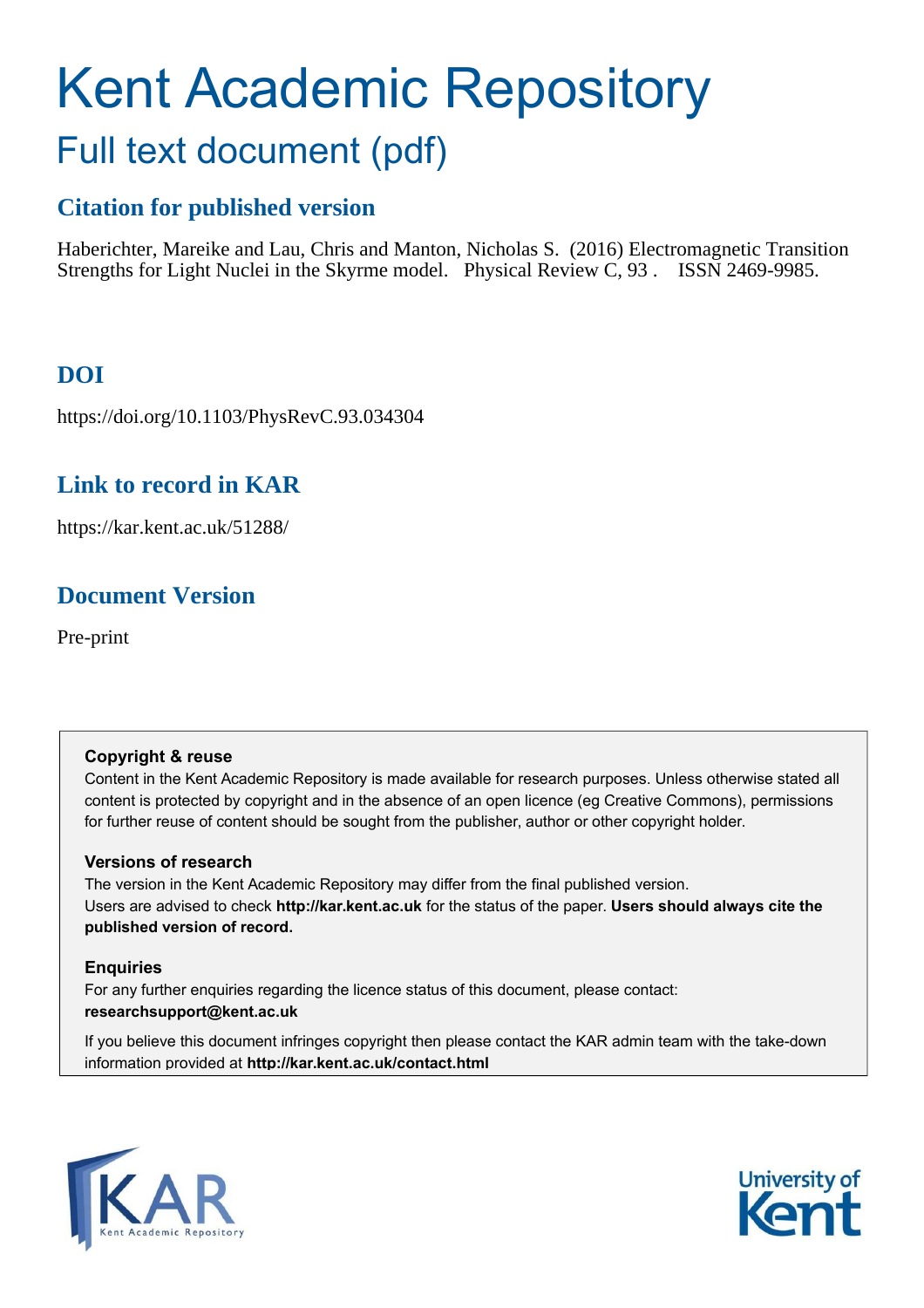## Electromagnetic Transition Strengths for Light Nuclei in the Skyrme model

M. Haberichter,<sup>1,\*</sup> P. H. C. Lau,<sup>2,3,[†](#page-0-1)</sup> and N. S. Manton<sup>3,[‡](#page-0-2)</sup>

*<sup>1</sup>School of Mathematics, Statistics and Actuarial Science, University of Kent, Canterbury CT2 7NF, U.K. <sup>2</sup>Yukawa Institute for Theoretical Physics, Kyoto University, Kitashirakawa Oiwakecho, Sakyo-ku, Kyoto City, Kyoto 606-8502, Japan <sup>3</sup>Department of Applied Mathematics and Theoretical Physics, University of Cambridge, Wilberforce Road, Cambridge CB3 0WA, U.K.*

(Dated: October 30, 2015)

#### <span id="page-1-0"></span>Abstract

We calculate reduced  $B(E2)$  electromagnetic transition strengths for light nuclei of mass numbers  $B =$ 8, 12, 16, 20, 24 and 32 within the Skyrme model. We find that the predicted transition strengths are of the correct order of magnitude and the computed intrinsic quadrupole moments match the experimentally observed effective nuclear shapes. For the Hoyle state we predict a large  $B(E2)$   $\uparrow$  value of 0.0521  $e^2b^2$ . For Oxygen-16, we can obtain a quantitative understanding of the ground state rotational band and the rotational excitations of the second spin-0 state,  $0^+_2$ .

<sup>∗</sup>Electronic address: [m.haberichter@kent.ac.uk](mailto:m.haberichter@kent.ac.uk)

<sup>†</sup>Electronic address: [pakhang.lau@yukawa.kyoto-u.ac.jp](mailto:pakhang.lau@yukawa.kyoto-u.ac.jp)

<sup>‡</sup>Electronic address: [N.S.Manton@damtp.cam.ac.uk](mailto:N.S.Manton@damtp.cam.ac.uk)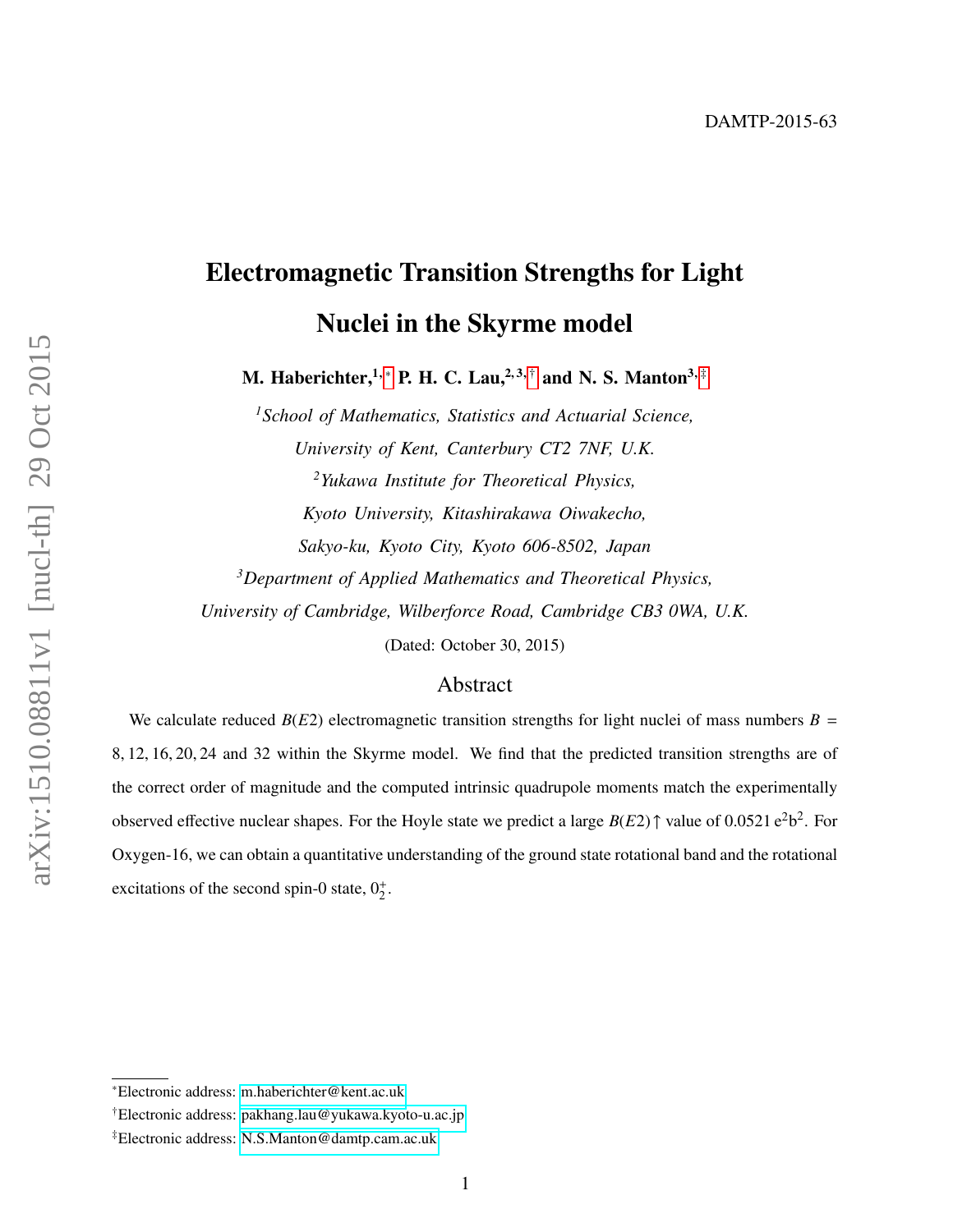#### INTRODUCTION

Radiative electromagnetic transitions between nuclear states are an excellent way to probe nuclear structure and to test nuclear structure models [\[1](#page-19-0)[–3\]](#page-20-0). In even-even nuclei, the reduced transition probability  $B(E2: 0^+_1 \rightarrow 2^+_1)$ <sup>+</sup>) from the  $0^+_1$  ground state to the first excited  $2^+_1$  state is particularly important [\[4,](#page-20-1) [5\]](#page-20-2). *B*(*E*2) transitions play a crucial role [\[5,](#page-20-2) [6\]](#page-20-3) in determining mean lifetimes of nuclear states, the nuclear potential deformation parameter  $β$ , the magnitude of intrinsic electric quadrupole moments, and the energy of low-lying levels of nuclei. Large quadrupole moments and transition strengths indicate collective effects in which many nucleons participate.

<span id="page-2-0"></span>The Skyrme model [\[7,](#page-20-4) [8\]](#page-20-5) and its topological soliton solutions (known as Skyrmions) have been found to capture important features of light nuclei of even baryon number. As in the  $\alpha$ -particle model of nuclei [\[9,](#page-20-6) [10\]](#page-20-7), Skyrmions with topological charge *B* a multiple of four are composed of charge four sub-units [\[11\]](#page-20-8). Here the role of the  $\alpha$ -particle is taken by the cubic  $B = 4$  Skyrmion. The arrangements of  $B = 4$  cubes often resemble [\[11,](#page-20-8) [12\]](#page-20-9) those discussed in the  $\alpha$ -particle model. In addition, the allowed quantum states for each Skyrmion of topological charge *B* often match [\[13–](#page-20-10)[17\]](#page-20-11) the ground and excited states of nuclei with mass number *B* a multiple of four. Among other successes of the Skyrme model is the prediction of the excitation energy of states in the rotational bands of Carbon-12, including the excitations of the Hoyle state [\[18\]](#page-20-12). However, electromagnetic transitions within the Skyrme model, which can provide us with valuable information about the internal structure of nuclei, and a non-trivial test of the model, have not yet been studied in detail.

In the following, we briefly review the Skyrme model and its soliton solutions. For further details, we refer the interested reader to the literature [\[19–](#page-20-13)[21\]](#page-20-14). The Skyrme model is a modified nonlinear sigma model, in which the sigma field and isotriplet of pion fields  $\pi$  are combined into an *SU*(2)-valued scalar field

$$
U(x,t) = \sigma(x,t)1_2 + i\pi(x,t) \cdot \tau,
$$
\n(1)

where  $\tau$  denotes the triplet of Pauli matrices and the normalization constraint  $\sigma^2 + \pi \cdot \pi = 1$  is imposed.

For a static Skyrme field  $U(x)$ , the energy in Skyrme units is

$$
E = \int \left\{ -\frac{1}{2} \text{Tr} \left( R_i R_i \right) - \frac{1}{16} \text{Tr} \left( [R_i, R_j] [R_i, R_j] \right) + m^2 \text{Tr} \left( 1_2 - U \right) \right\} d^3 x. \tag{2}
$$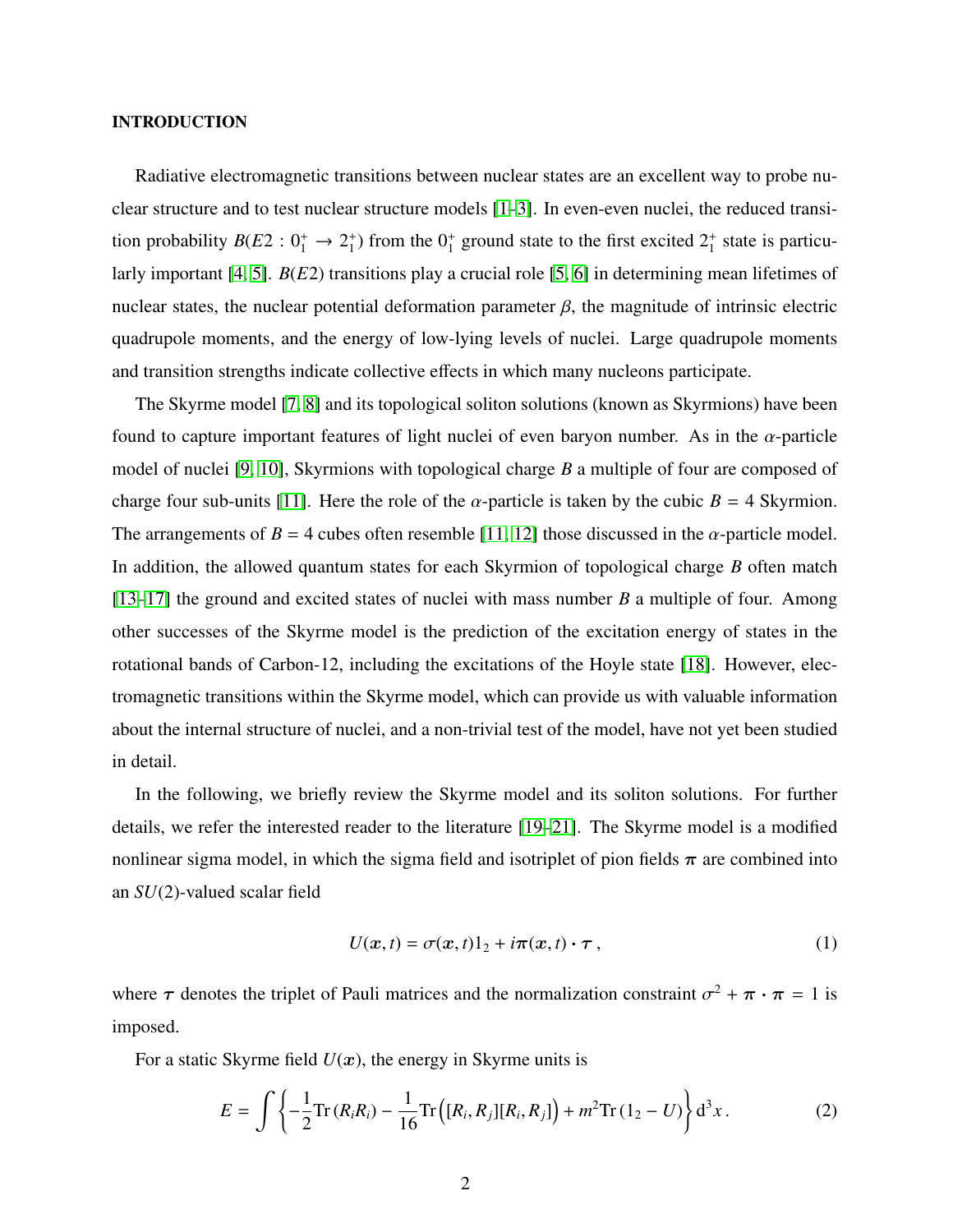Here,  $R_i$  are the spatial components of the *SU*(2)-valued current  $R_\mu = (\partial_\mu U) U^{\dagger}$ , and *m* is a dimensionless pion mass parameter. Skyrme units are converted to physical energies and lengths (in MeV and fm) by the factors  $F_\pi/4e_{\text{Sky}}$  and  $2/e_{\text{Sky}}F_\pi$ , respectively.  $e_{\text{Sky}}$  is a dimensionless constant and  $F_\pi$  can be interpreted as the pion decay constant. *m* is related to the pion tree level mass  $m_{\pi}$  via  $m = 2m_{\pi}/e_{\text{Sky}}F_{\pi}$ . The energy and length conversion factors are fixed by comparison with experimental nuclear physics data.

Skyrmions are critical points of the potential energy [\(2\)](#page-1-0) and are characterized by a conserved, integer-valued topological charge

$$
B = -\frac{1}{24\pi^2} \int \epsilon_{ijk} \text{Tr} \left( R_i R_j R_k \right) d^3 x \,. \tag{3}
$$

*B* is the topological degree of the map  $U : \mathbb{R}^3 \to SU(2)$  at any given time, which is well-defined for fields satisfying the boundary conditions  $\sigma \to 1$  and  $\pi \to 0$  as  $|x| \to \infty$ . Physically, when semiclassically quantized [\[22,](#page-20-15) [23\]](#page-20-16), a Skyrmion of charge *B* is interpreted as a nucleus of mass number (or baryon number) *B*. In nuclear physics, the notation for mass number is *A* but we will keep our notation *B* in this paper.

Skyrmion solutions with rescaled pion mass  $m = 1$  and with baryon number *B* a multiple of four have been previously found [\[11,](#page-20-8) [12,](#page-20-9) [17,](#page-20-11) [18\]](#page-20-12). For baryon numbers  $B = 8$ , 12, 16, 20, 24, 32, we recalculate the classical Skyrmion solutions using two different numerical relaxation techniques: nonlinear conjugate gradient [\[12,](#page-20-9) [24,](#page-20-17) [25\]](#page-20-18) and damped full field evolution [\[26\]](#page-20-19). Skyrmions are the solutions of minimal energy, or sometimes local minima or saddle points with energies close to minimal. Our calculations have led us to two new solutions with  $B = 24$ . These are obtained by gluing together two copies of  $B = 12$  solutions.

<span id="page-3-0"></span>To find solutions, Skyrme fields of positive topological charge *B* and with a given symmetry group *G* are created by multi-layer rational map ansätze [\[12\]](#page-20-9), or product ansätze [\[11\]](#page-20-8). These initial Skyrme field configurations are relaxed on grids with  $(201)^3$  grid points and a spatial grid spacing  $\Delta x = 0.1$  to find precise solutions. We list in Table [I](#page-5-0) the symmetry group, the energy and the diagonal elements of the isospin  $(U_{ij})$ , spin  $(V_{ij})$  and mixed  $(W_{ij})$  inertia tensors for Skyrmions with baryon numbers  $B = 8$ , 12, 16, 20, 24, 32. The Skyrmions are orientated such that all offdiagonal elements of the inertia tensors vanish. The formulae for the inertia tensors  $U_{ij}$ ,  $V_{ij}$ ,  $W_{ij}$ are rather complicated and are given in the literature [\[15,](#page-20-20) [17,](#page-20-11) [27\]](#page-20-21). The baryon density isosurfaces we obtain are shown in Fig. [1.](#page-3-0) On these surfaces, the  $\pi$ -field values are visualized using Manton and Sutcliffe's field colouring scheme described in detail in Ref. [\[28\]](#page-20-22).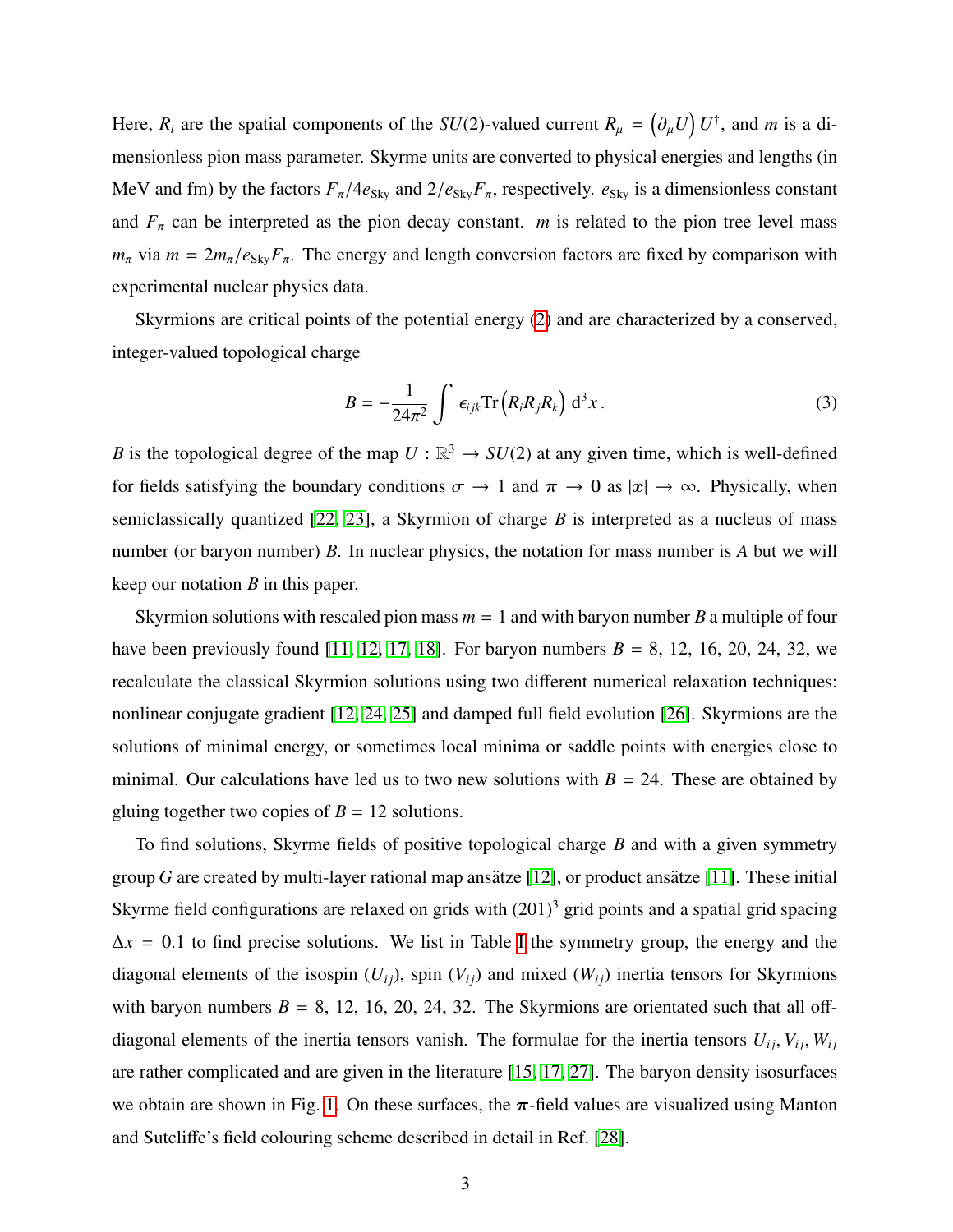

<span id="page-4-0"></span>

(a)  $(b)$  (c)



(d)  $(e)$  (f)



(g)  $(h)$  (i)



FIG. 1: Surfaces of constant baryon density (not to scale) of Skyrmions with pion mass parameter  $m = 1$ . The Skyrmions have baryon number and symmetry group:  $B = 8$  (a)  $D_{4h}$  with 90<sup>°</sup> twist, (b)  $D_{4h}$  with no twist;  $B = 12$  (c)  $D_{4h}$ , (d)  $D_{3h}$ ;  $B = 16$  (e)  $D_{2d}$  (bent square), (f)  $D_{4h}$  (flat square), (g)  $T_d$ ;  $B = 20$  (h)  $T_d$ , (i)  $D_{3h}$ ;  $B = 24$  (j)  $D_{2h}$ , (k)  $D_{3d}$ , (l)  $D_{3h}$ ;  $B = 32$  (m)  $O_h$ .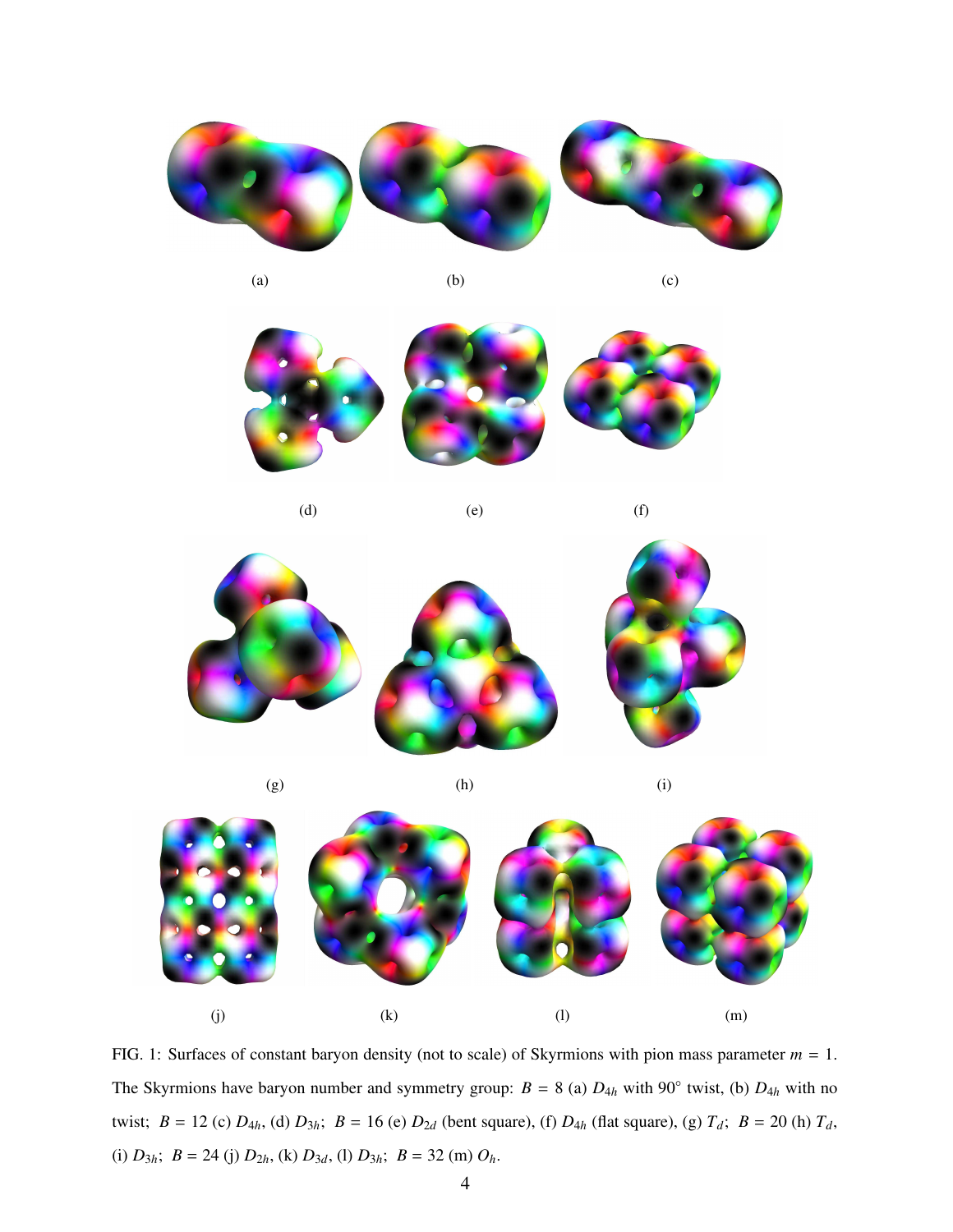<span id="page-5-0"></span>In this paper, we calibrate the Skyrme model with properties of the Carbon-12 nucleus. The root mean square matter radius of a nucleus can be calculated within the Skyrme model as

$$
\left\langle r^2 \right\rangle^{\frac{1}{2}} = \left( \frac{\int r^2 \mathcal{E}(\mathbf{x}) \, \mathrm{d}^3 x}{\int \mathcal{E}(\mathbf{x}) \, \mathrm{d}^3 x} \right)^{\frac{1}{2}},\tag{4}
$$

where  $\mathcal{E}(x)$  is the static energy density and  $r = |x|$ . We list the matter radii  $\left\langle r^2 \right\rangle_S^{\frac{1}{2}}$  $\frac{2}{\text{Sky}}$  (in Skyrme length units) of all the Skyrmions considered here in Table [II.](#page-6-0) The energy and length conversion factors are tuned to match the experimental nuclear mass 11178 MeV and matter radius 2.43 fermi [\[29\]](#page-20-23) for the Carbon-12 ground state. This fixes the conversion factors to be

$$
\left[\frac{F_{\pi}}{4e_{\text{Sky}}}\right] = 6.154 \text{ MeV}, \quad \left[\frac{2}{e_{\text{Sky}}F_{\pi}}\right] = 1.061 \text{ fm},\tag{5}
$$

and gives the parameter values

$$
e_{\text{Sky}} = 3.889
$$
,  $F_{\pi} = 95.6 \text{ MeV}$ ,  $\hbar = 30.2$  and  $m_{\pi} = 185.9 \text{ MeV}$ , (6)

where  $\hbar = 2e_{\text{Sky}}^2$ . (More precisely, the energy unit is  $F_{\pi}/4e_{\text{Sky}} = 6.154 \text{ MeV}$  and the length unit is  $2\hbar/e_{\text{Sky}}F_\pi$  = 1.061 fm, so the energy-length unit is  $\hbar/2e_{\text{sky}}^2$  = 6.529 MeV fm. As  $\hbar$  = 197.3 MeV fm experimentally,  $2e_{\text{Sky}}^2 = 30.2$  or equivalently  $\hbar = 30.2$  in Skyrme units.)

Recall that calibrating the Skyrme model with properties of the Carbon-12 nucleus has previously proven successful [\[18\]](#page-20-12) in describing the spectrum of rotational excitations of Carbon-12, including the excitations of the Hoyle state, and in modelling nucleon-nucleon scattering within the Skyrme model [\[30,](#page-21-0) [31\]](#page-21-1). In the following, we will refer to [\(5\)](#page-4-0) as the Lau-Manton (LM) calibration. We will find that the LM calibration is well suited for calculating electromagnetic transition strengths within the Skyrme model. In addition, for this calibration the predicted nuclear masses and matter radii are in reasonable agreement with experimental data for a range of baryon numbers, see Table [II.](#page-6-0)

<span id="page-5-1"></span>In the following, we will calculate and discuss the electric quadrupole transitions within the Skyrme model. Our discussion will be mainly focussed on the quadrupole transition strength,  $B(E2)$ <sup> $\uparrow$ </sup>, between the 0<sup>+</sup> ground state and the first 2<sup>+</sup> state in even-even nuclei of zero isospin such as Carbon-12. The large quadrupole strength in the  $0^+$  to  $2^+$  transition in Beryllium-12 will serve as an example how transition strengths can be calculated in the presence of nonzero isospin.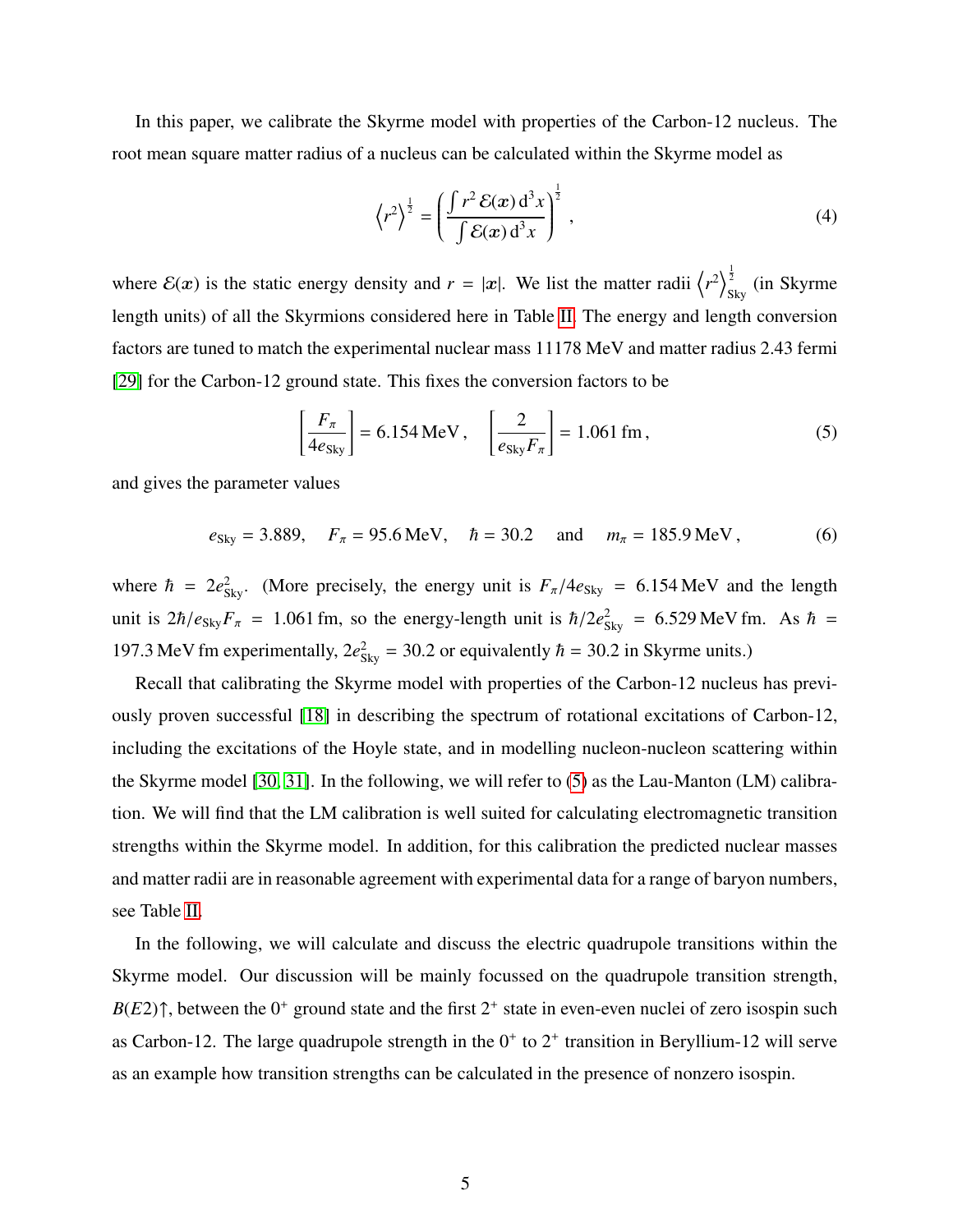<span id="page-6-0"></span>TABLE I: Skyrmions of baryon numbers  $B = 8$ , 12, 16, 20, 24, 32, for  $m = 1$ . We list the symmetry group *G* of each Skyrmion, its energy relative to the Skyrme-Faddeev bound  $\frac{E}{12\pi^2 B}$ , and the diagonal elements of the inertia tensors  $U_{ij}$ ,  $V_{ij}$ ,  $W_{ij}$  (in Skyrme units). We also list the isospin-zero nuclei (in their ground states) that can be modelled by the Skyrmions. These are recognized from the symmetry group rather than the energy *E*.

| B  | G                      | <b>Nucleus</b>                | $rac{E}{12\pi^2 R}$ |     | $U_{11}$ $U_{22}$ $U_{33}$ | $V_{11}$                               | $V_{22}$       | $V_{33}$   | $W_{11}$       | $W_{22}$       | $W_{33}$         |  |
|----|------------------------|-------------------------------|---------------------|-----|----------------------------|----------------------------------------|----------------|------------|----------------|----------------|------------------|--|
| 8  | $D_{4h}$ (twist)       | ${}^{8}_{4}Be_{4}$            | 1.279               | 298 | 292                        | 326 4093                               | 4094           | 1381       | $\mathbf{0}$   | $\theta$       | $\theta$         |  |
|    | $D_{4h}$ (no twist)    |                               | 1.283               | 287 | 291                        | 350 4615 4615                          |                | -1296      | $\overline{0}$ | $\mathbf 0$    | $\boldsymbol{0}$ |  |
| 12 | $D_{4h}$               | Hoyle                         | 1.274               |     |                            | 440 449 456 12137 12137                |                | 2139       | $\mathbf{0}$   | $\Omega$       | $\mathbf{0}$     |  |
|    | $D_{3h}$               | $^{12}C_6$                    | 1.278 442 442 497   |     |                            |                                        | 5009 5006 7627 |            | 41             | 41             | 38               |  |
| 16 | $D_{2d}$ (bent square) |                               | 1.271               | 572 | 571                        | 674 9123                               |                | 9119 14602 | $\mathbf{0}$   | $\Omega$       | $\mathbf 0$      |  |
|    | $D_{4h}$ (flat square) |                               | 1.272               | 563 | 567                        | 689 9143                               |                | 9174 15682 | $\mathbf{0}$   | $\theta$       | $\theta$         |  |
|    | $T_d$                  | $^{16}$ O <sub>8</sub>        | 1.276               | 586 |                            | 586 674 9100                           |                | 9101 9128  | $\mathbf{0}$   | $\Omega$       | $\overline{0}$   |  |
| 20 | $T_d$                  |                               | 1.273               | 757 | 757                        | 819 12820 12820 12821                  |                |            | $\Omega$       | $\Omega$       | $\boldsymbol{0}$ |  |
|    | $D_{3h}$               | $^{20}_{10}Ne_{10}$           | 1.276 857           |     |                            | 735 735 18542 18591 9762               |                |            | 15             | $-15$          | $-11$            |  |
| 24 | $D_{2h}$               |                               | 1.267               | 877 |                            | 862 956 26980 14189 36783              |                |            | $\overline{0}$ | $\Omega$       | $\theta$         |  |
|    | $D_{3d}$               |                               | 1.269               | 879 |                            | 890 959 19600 19600 29863              |                |            | $\theta$       | $\Omega$       | $\overline{0}$   |  |
|    | $D_{3h}$               | $^{24}_{12}$ Mg <sub>12</sub> | 1.269               | 869 |                            | 869 1006 20554 20454 16226             |                |            | -99            | 99             | 99               |  |
| 32 | $O_h$                  | $\frac{32}{16}S_{16}$         |                     |     |                            | 1.264 1115 1116 1367 31625 31628 31704 |                |            | $\mathbf{0}$   | $\overline{0}$ | $\boldsymbol{0}$ |  |

#### ELECTROMAGNETIC TRANSITION STRENGTHS IN THE SKYRME MODEL

In the Skyrme model, the electric charge density  $\rho(x)$  [\[34,](#page-21-2) [35\]](#page-21-3) is given by

<span id="page-6-1"></span>
$$
\rho(x) = \frac{1}{2}\mathcal{B}(x) + \mathcal{I}_3(x),\tag{7}
$$

where  $\mathcal{B}(x)$  denotes the baryon density, the integrand of [\(3\)](#page-2-0), and  $\mathcal{I}_3(x)$  is the third component of the isospin density. For quantum states with zero isospin, the charge density  $\rho$  is half the baryon density [\[36\]](#page-21-4), and the total electric charge is  $\frac{1}{2}B$  (in units of the proton charge *e*). Nuclei with zero isospin have equal numbers of protons and neutrons. For nonzero isospin, the isospin density  $I_3(x) = \omega \mathcal{U}_{33}(x)$  contributes to the total electric charge. Here,  $\omega$  is the isorotational angular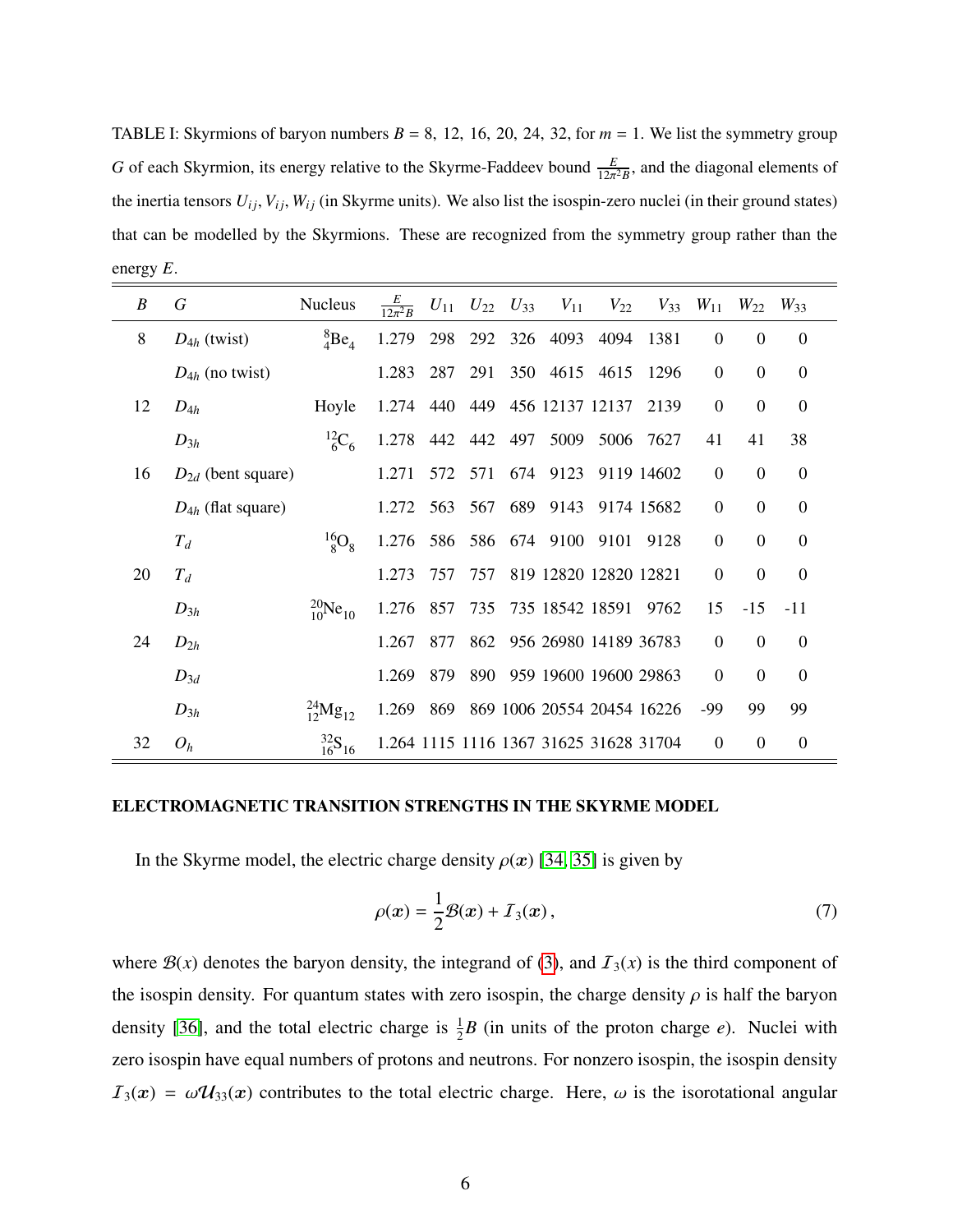TABLE II: Nuclear masses E and root mean square matter radii  $\langle r^2 \rangle^{\frac{1}{2}}$  for nuclei of baryon numbers  $B =$ 8, 12, 16, 20, 24, 32 and isospin zero. Here, the subscripts "Sky" and "LM" refer to Skyrme units and the Lau-Manton calibration [\(5\)](#page-4-0), respectively. The experimental matter radii  $\langle r^2 \rangle^{\frac{1}{2}}$  $\frac{2}{\text{Exp}}$  are taken from Ref. [\[32\]](#page-21-5) and are given in fermi. Note that due to its instability there are no data available for Beryllium-8, so here (\*) we give the charge radius for its isobar  ${}^{8}_{3}Li_5$ . The Hoyle state's nuclear radius (\*\*) has been measured in Ref. [\[33\]](#page-21-6). The experimental matter radius for the Carbon-12 ground state (\*\*\*) is taken from Ref. [\[29\]](#page-20-23).

| $\boldsymbol{B}$ | $\boldsymbol{G}$       | Nucleus                    | $E_{LM}$ [MeV] | $E_{\text{Exp}}$ [MeV] | $(r^2)^{\frac{1}{2}}$<br>$\sqrt{\rm$ Sky} | $\left\langle r^2 \right\rangle^{\frac{1}{2}}_{\rm LM}$<br>[fm] | $r^2$<br>[fm]<br>/E <sub>xp</sub> |
|------------------|------------------------|----------------------------|----------------|------------------------|-------------------------------------------|-----------------------------------------------------------------|-----------------------------------|
| 8                | $D_{4h}$ (twist)       | ${}^{8}_{4}Be_4$           | 7457.5         | 7451.9                 | 2.05                                      | 2.18                                                            | $2.34$ *                          |
|                  | $D_{4h}$ (no twist)    |                            | 7480.9         |                        | 2.15                                      | 2.28                                                            |                                   |
| 12               | $D_{4h}$               | Hoyle                      | 11142.6        |                        | 2.76                                      | 2.93                                                            | $2.89**$                          |
|                  | $D_{3h}$               | $^{12}C_6$                 | 11178          | 11178                  | 2.29                                      | 2.43                                                            | $2.43$ ***                        |
| 16               | $D_{2d}$ (bent square) |                            | 14821.9        |                        | 2.66                                      | 2.82                                                            |                                   |
|                  | $D_{4h}$ (flat square) |                            | 14833.5        |                        | 2.70                                      | 2.87                                                            |                                   |
|                  | $T_d$                  | $^{16}_{8}$ O <sub>8</sub> | 14903.5        | 14903.9                | 2.35                                      | 2.50                                                            | 2.70                              |
| 20               | $T_d$                  |                            | 18556.5        |                        | 2.60                                      | 2.76                                                            |                                   |
|                  | $D_{3h}$               | $^{20}_{10}Ne_{10}$        | 18600.2        | 18629.8                | 2.86                                      | 3.03                                                            | 3.01                              |
| 24               | $D_{2h}$               |                            | 22170.1        |                        | 3.32                                      | 3.53                                                            |                                   |
|                  | $D_{3d}$               |                            | 22197.8        |                        | 3.13                                      | 3.33                                                            |                                   |
|                  | $D_{3h}$               | $^{24}_{12}Mg_{12}$        | 22212.1        | 22355.8                | 2.87                                      | 3.04                                                            | 3.06                              |
| 32               | $O_h$                  | $\frac{32}{16}S_{16}$      | 29480.5        | 29807.8                | 3.17                                      | 3.36                                                            | 3.26                              |

frequency and the isospin inertia density is [\[17,](#page-20-11) [27\]](#page-20-21)

$$
\mathcal{U}_{ij}(x) = 2\bigg\{ \left( \pi \cdot \pi \delta_{ij} - \pi_i \pi_j \right) (1 + \partial_k \sigma \partial_k \sigma + \partial_k \pi \cdot \partial_k \pi) - \epsilon_{ide} \epsilon_{jfg} \left( \pi^d \partial_k \pi^e \right) \left( \pi^f \partial_k \pi^g \right) \bigg\} . \tag{8}
$$

The classical electric quadrupole tensor for a Skyrmion is defined as

<span id="page-7-2"></span><span id="page-7-1"></span><span id="page-7-0"></span>
$$
Q_{ij} = \int d^3x \left( 3x_i x_j - |\boldsymbol{x}|^2 \delta_{ij} \right) \rho(\boldsymbol{x}). \tag{9}
$$

For a Skyrmion in its standard orientation, the tensor is diagonal and the diagonal entries  $Q_{11}, Q_{22}, Q_{33}$  are the quadrupole moments. The quadrupole tensor is traceless (up to numerical inaccuracies) so  $Q_{11} + Q_{22} + Q_{33} = 0$ . Almost all the Skyrmions we consider here can be orien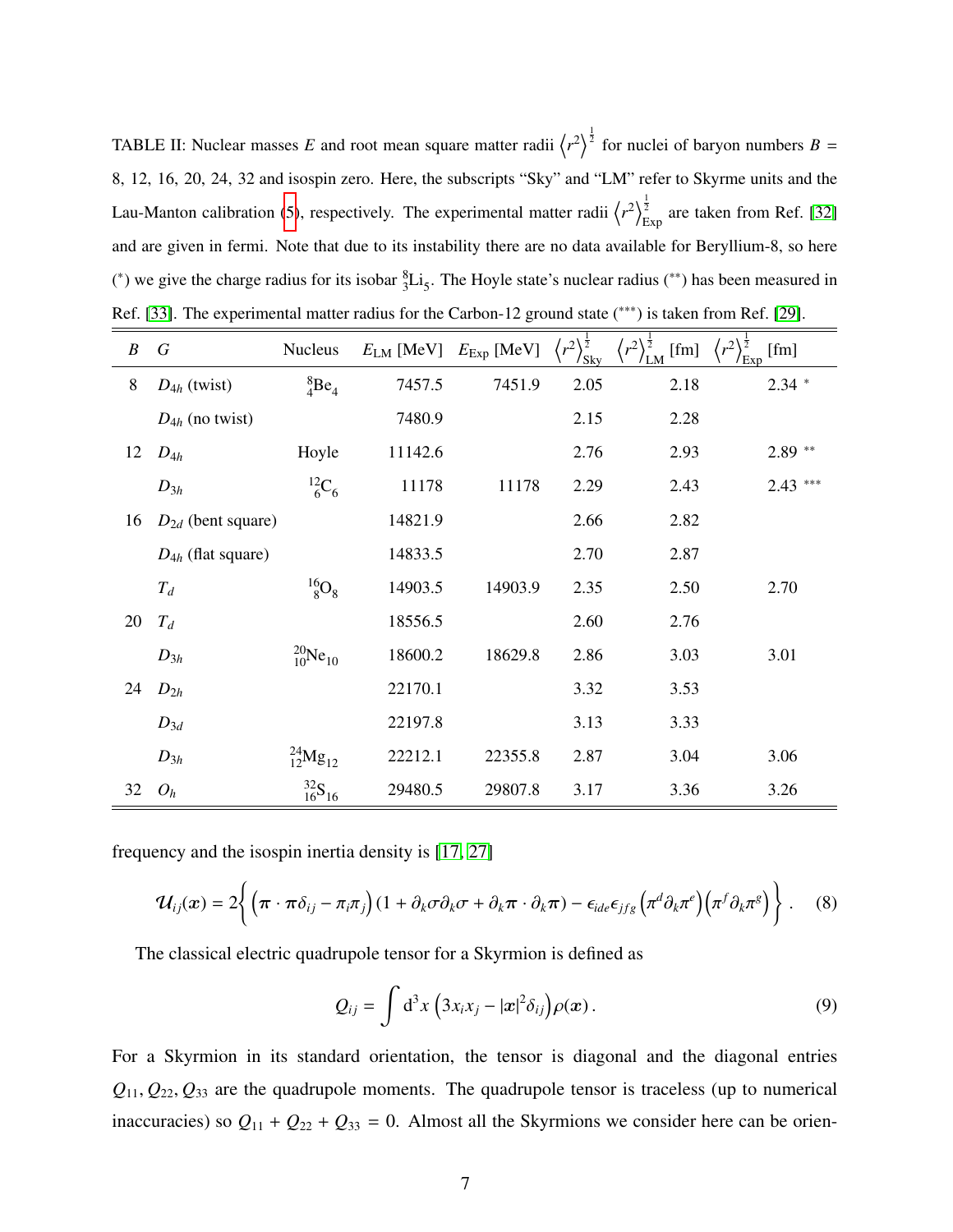<span id="page-8-0"></span>tated so that they have a cyclic symmetry greater than  $C_2$  along the 3-axis. Then  $Q_{11} = Q_{22}$  and *Q*<sup>33</sup> is the quadrupole moment of largest magnitude.

#### Zero Isospin

We list in Table [III](#page-8-0) our numerical results for quadrupole moments of Skyrmions and the corresponding nuclei with mass numbers  $B = 8$ , 12, 16, 20, 24, 32 and zero isospin. Here, the charge density  $\rho$  is half the baryon density. The Skyrme model's predictions are given in Skyrme units and can be converted to physical units by multiplying by the square of the length scale. We orientate the classical Skyrmion such that *Q*<sup>33</sup> is the quadrupole moment of maximal magnitude, as discussed above. Then, the nucleus' intrinsic electric quadrupole moment  $Q_0$  can be identified with  $Q_{33} \times \left| \frac{2}{e_{\text{Sky}}} \right|$  $e_{\rm Sky}F_\pi$  $\int_0^2$ . With the calibration [\(5\)](#page-4-0), we obtain the intrinsic quadrupole moments  $Q_0$  (in units of electron barn, eb) which are given in the penultimate column of Table [III.](#page-8-0) For comparison, we also list experimental data, where available. Recall that a factor of  $\frac{1}{100}$  is required to convert  $[fm]^2$  to barn.

For a nuclear state, let *J* be the total angular momentum and *k* its projection on the body-fixed 3-axis. The reduced electric quadrupole transition strength  $B(E2)$  from an initial state  $|J_i, k\rangle$  to a final state  $|J_f, k\rangle$  can be obtained [\[1,](#page-19-0) [2\]](#page-20-24) from the intrinsic moment  $Q_0$  via

$$
B(E2: J_i, k \to J_f, k) = \frac{5}{16\pi} Q_0^2 \left\langle J_i k; 20 | J_f k \right\rangle^2, \qquad (10)
$$

where the Clebsch-Gordan coefficient  $\langle J_i k; 20 | J_f k \rangle$  governs the coupling of the angular momenta.

For electromagnetic transitions between states  $J_i = J$  and  $J_f = J + 2$ , with  $k = 0$ , the Clebsch-Gordan coefficient in [\(10\)](#page-7-0) simplifies to

$$
\langle J0; 20 | (J+2)0 \rangle^2 = \frac{3(J+1)(J+2)}{2(2J+1)(2J+3)}.
$$
\n(11)

Hence, the reduced electric quadrupole transition probability,  $B(E2)$   $\uparrow$ , from the spin  $0^+$  ground state to the first excited spin  $2^+$  state is given by

$$
B(E2:0^+ \to 2^+) = \frac{5}{16\pi} Q_0^2.
$$
 (12)

Note that electromagnetic excitation  $B(E2)$   $\uparrow$  and decay  $B(E2) \downarrow$  of a nuclear state are related  $[1, 2]$  $[1, 2]$  by

$$
B(E2: J_f \to J_i) = \frac{2J_i + 1}{2J_f + 1} B(E2: J_i \to J_f).
$$
 (13)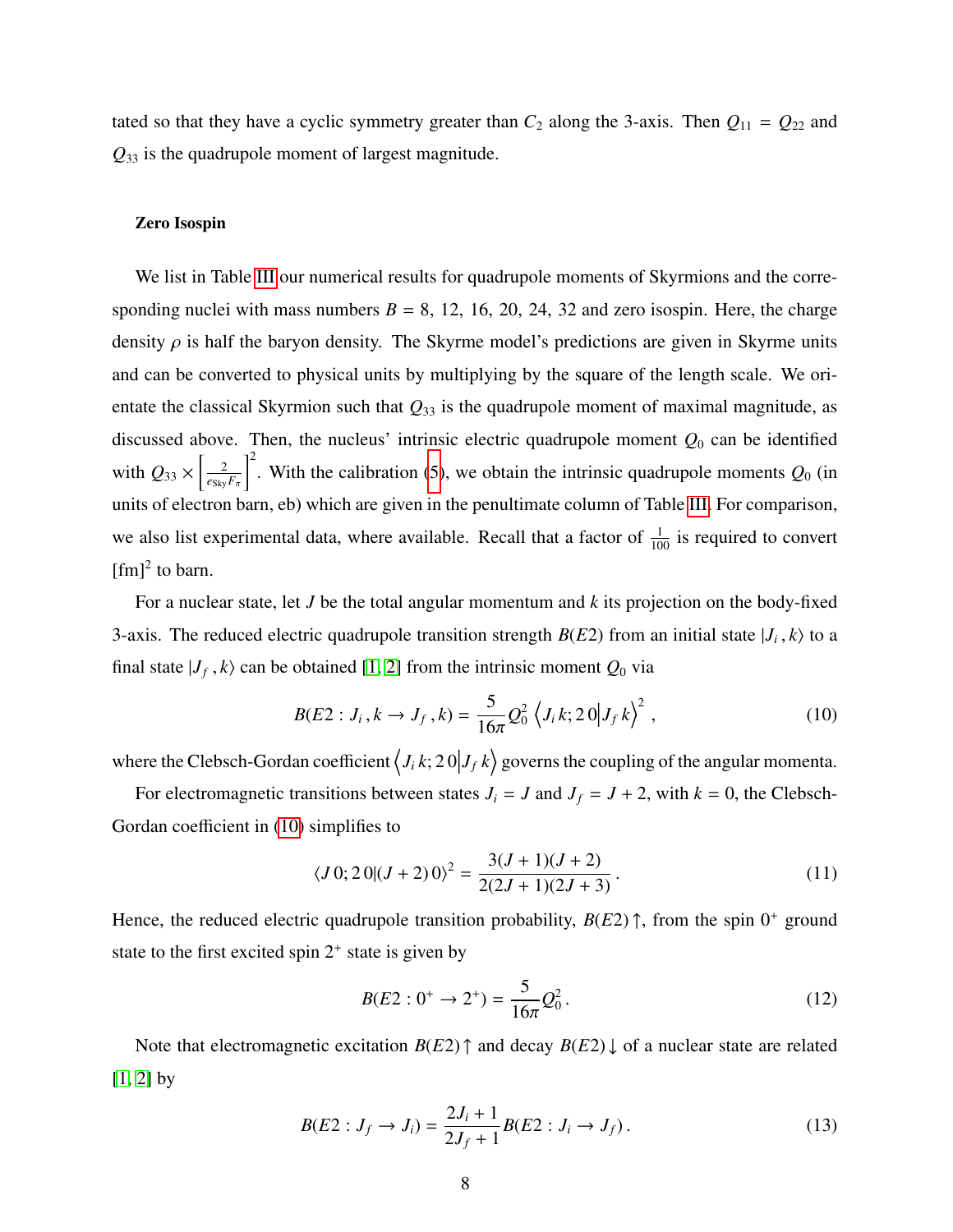TABLE III: Intrinsic quadrupole moments for Skyrmions of mass numbers  $B = 8$ , 12, 16, 20, 24, 32 and of zero isospin. "Sky" and "LM" refer to Skyrme units and the Lau-Manton calibration [\(5\)](#page-4-0), respectively. We use "-" to denote Skyrmions of zero quadrupole moment. Unless otherwise stated, the experimental results for intrinsic quadrupole moments (in electron barn) are taken from Ref. [\[5\]](#page-20-2) and have been derived from experimental  $B(E2)$  transition strengths via Eq. [\(12\)](#page-7-1). Note that we state two different intrinsic quadrupole moments for the Beryllium-8 nucleus. These values are obtained by  $(1)$  a variational Monte Carlo (VMC) calculation [\[37\]](#page-21-7) and  $(^{II})$  a Green's function Monte Carlo (GFMC) method [\[38\]](#page-21-8). The experimental quadrupole moment given for Oxygen-16 [\[5\]](#page-20-2) is bracketed since this value has been derived from experimental  $B(E2)$  transition strengths from the  $0<sub>1</sub><sup>+</sup>$  ground state to the first-excited  $2<sup>+</sup>$  state. Within the Skyrme model description, this *E*2 transition corresponds to an inter-band transition and hence cannot be modelled using the techniques described in this paper. See discussion and Fig. [2](#page-14-0) in subsequent section on rotational states and transitions in Oxygen-16 for more details.

| $\boldsymbol{B}$ | $\boldsymbol{G}$       | <b>Nucleus</b>                | $\mathcal{Q}_{11}^{\text{Sky}}$ | $\mathcal{Q}^{\rm Sky}_{22}$ | $\mathcal{Q}^{\rm Sky}_{33}$ | $Q_0^{\text{LM}}$ [eb] | $Q_0^{\text{Exp}}$ [eb]                        |  |
|------------------|------------------------|-------------------------------|---------------------------------|------------------------------|------------------------------|------------------------|------------------------------------------------|--|
| $8\,$            | $D_{4h}$ (twist)       | ${}^{8}_{4}Be_4$              | $-8.54$                         | $-8.55$                      | 17.10                        | $+0.192$               | $+0.266^{\mathrm{I}}$ , $+0.320^{\mathrm{II}}$ |  |
|                  | $D_{4h}$ (no twist)    |                               | $-10.5$                         | $-10.5$                      | 21.1                         | $+0.238$               |                                                |  |
| 12               | $D_{4h}$               | Hoyle                         | $-32.1$                         | $-32.1$                      | 64.3                         | $+0.724$               |                                                |  |
|                  | $D_{3h}$               | $^{12}C_6$                    | 8.99                            | 9.10                         | $-18.0$                      | $-0.203$               | $-0.200$                                       |  |
| 16               | $D_{2d}$ (bent square) |                               | 18.2                            | 18.4                         | $-36.6$                      | $-0.412$               | (0.202)                                        |  |
|                  | $D_{4h}$ (flat square) |                               | 21.2                            | 21.3                         | $-42.5$                      | $-0.478$               |                                                |  |
|                  | $T_d$                  | $^{16}_{8}$ O <sub>8</sub>    |                                 |                              |                              |                        |                                                |  |
| 20               | $T_d$                  |                               |                                 |                              |                              |                        |                                                |  |
|                  | $D_{3h}$               | $^{20}_{10}Ne_{10}$           | $-18.8$                         | $-18.6$                      | 37.4                         | $+0.421$               | $+0.584$                                       |  |
| 24               | $D_{2h}$               |                               | $-107$                          | 116                          | $-9.16$                      | $-0.103$               |                                                |  |
|                  | $D_{3d}$               |                               | 34.4                            | 34.4                         | $-68.9$                      | $-0.776$               |                                                |  |
|                  | $D_{3h}$               | $^{24}_{12}$ Mg <sub>12</sub> | $-13.6$                         | $-12.5$                      | 26.1                         | $+0.294$               | $+0.659$                                       |  |
| 32               | $O_h$                  | $\frac{32}{16}S_{16}$         |                                 |                              |                              |                        | $+0.549$                                       |  |

By substituting the intrinsic quadrupole moments  $Q_0^{\text{LM}}$  $_0^{\text{LM}}$  listed in Table [III](#page-8-0) in Eq. [\(12\)](#page-7-1), we obtain the Skyrme model's predictions for the  $B(E2)$ <sup> $\uparrow$ </sup> values (in units of  $e^2b^2$ ) for nuclei of mass numbers  $B = 8$ , 12, 16, 20, 24, 32; they are presented in the fifth column of Table [IV,](#page-11-0) with experimental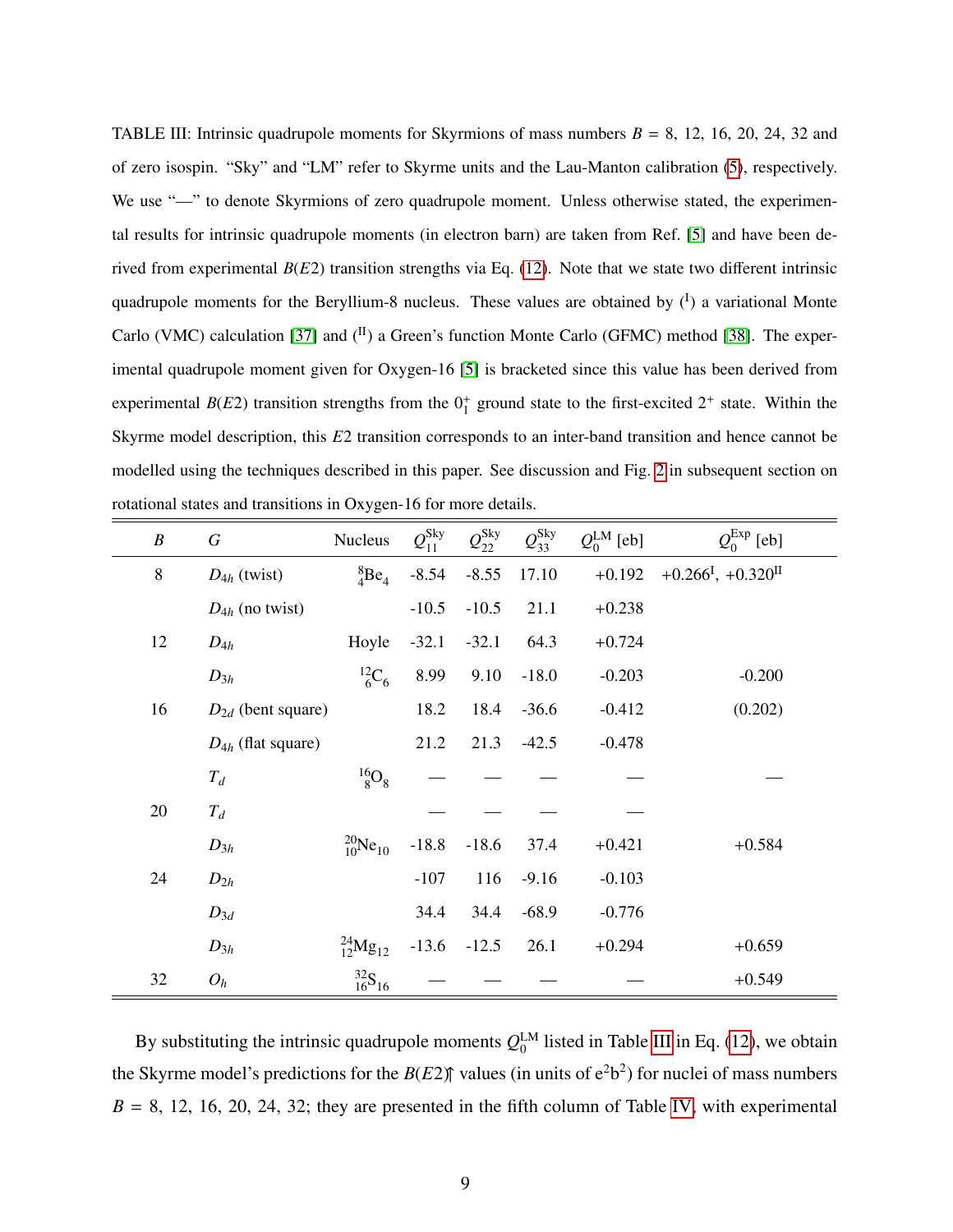data in the sixth column. In the fourth column of Table [IV,](#page-11-0) we list the corresponding *B*(*E*2)↑ values in Skyrme units. These  $B(E2)^{\text{Sky}}$  values are obtained by substituting  $Q_{33}^{\text{Sky}}$  given in Table [III](#page-8-0) in Eq. [\(12\)](#page-7-1). They are related to physical units by the factor  $\frac{2}{\epsilon_0}$  $e_{\text{Sky}}F_{\pi}$  $\int_{1}^{4}$ , the fourth power of the Skyrme length unit. We also include in Table [IV](#page-11-0) the calculated transition strength  $B(E2: 0^+ \rightarrow 2^+)$  for the short-lived  ${}^{12}_{4}Be_8$  nucleus, to be discussed below, and for the Hoyle state of  ${}^{12}_{6}C_6$ .

To further simplify comparison with experimental data we convert to Weisskopf units W. This compares the transition strength with the single-particle strength

$$
B(E2)\uparrow_{sp} = 2.97 \times 10^{-5} B^{\frac{4}{3}} e^2 b^2. \tag{14}
$$

The strength in Weisskopf units is  $W = B(E2) \uparrow / B(E2) \uparrow$ <sub>sp</sub>, and is a measure of collective quadrupole effects in nuclei. A value higher than 5 indicates substantial collectivity.

In the following subsections, we discuss each nucleus separately. The structure and excitation spectrum of Oxygen-16 are particular difficult to understand within a shell-model description [\[40\]](#page-21-9). Recent progress has been made via *ab initio* calculations using alpha cluster initial states with tetrahedral and square configurations [\[41\]](#page-21-10). Within the Skyrme model, tetrahedral and square-like configurations of charge-4 sub-units arise as  $B = 16$  Skyrmion solutions [\[11\]](#page-20-8). For this reason, we devote a separate, longer section of this paper to rotational states and transitions in Oxygen-16.

#### *Beryllium-8*

For Beryllium-8, we calculate  $B(E2: 0^+ \rightarrow 2^+)$  transition strengths using the two known  $D_{4h}$ symmetric Skyrmions. For the twisted  $B = 8$  Skyrmion we find  $B(E2) = 0.00366 e^2b^2$  and for the untwisted Skyrmion  $B(E2) = 0.00563 e^2 b^2$ . Due to the instability of Beryllium-8 to alpha decay, we are unable to compare our results with actual experimental data. Instead, we include in Table [IV](#page-11-0) *B*(*E*2) values based on Hartree-Fock calculations [\[5\]](#page-20-2) and on Monte Carlo methods [\[37,](#page-21-7) [38\]](#page-21-8). Note that the available theoretical values vary significantly depending on which model is used. This makes it impossible to test the accuracy of our Skyrme model *B*(*E*2) predictions. Our predicted intrinsic quadrupole moments are consistent with the prolate shape found in Hartree-Fock and Monte Carlo calculations.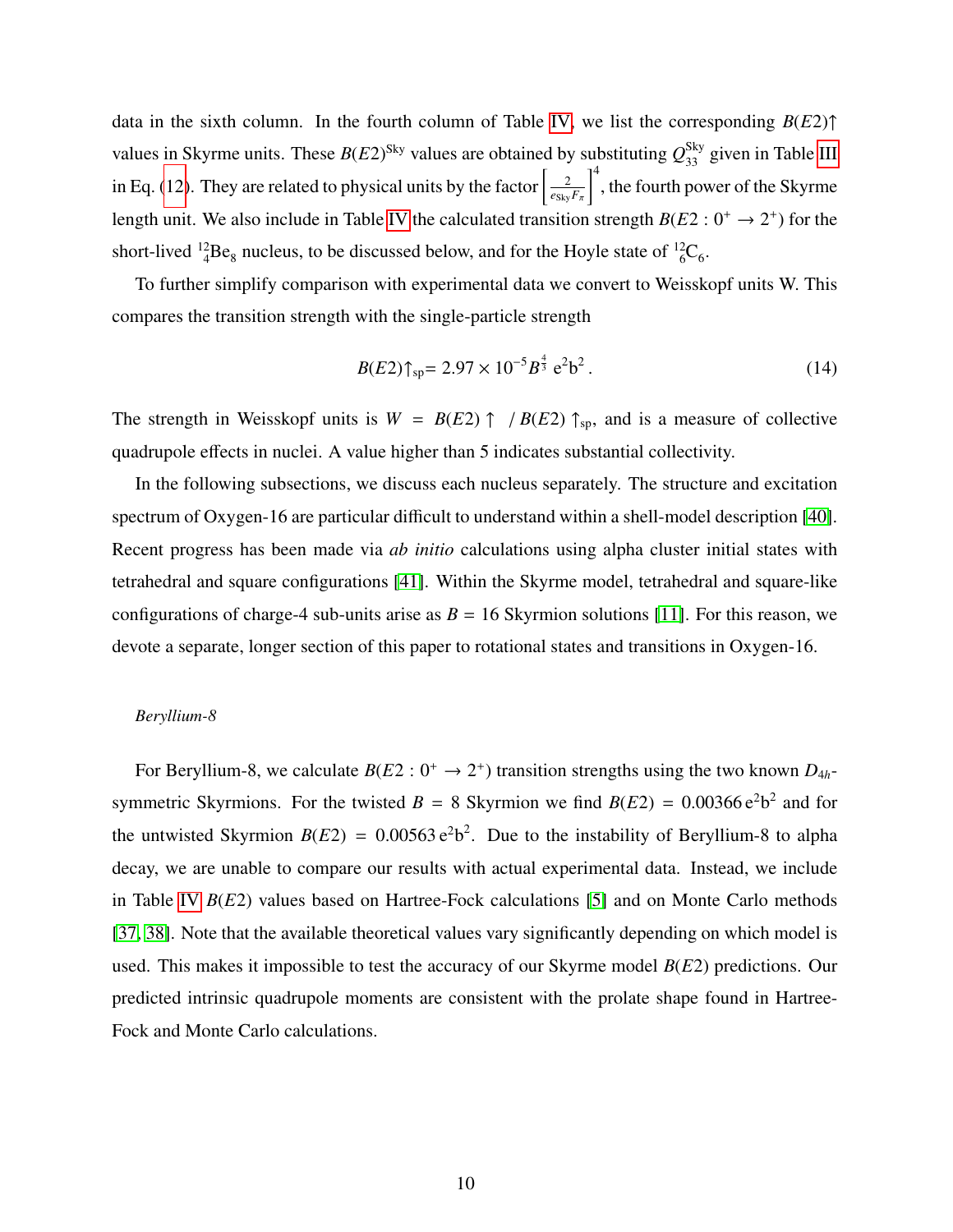#### <span id="page-11-0"></span>*Carbon-12 and Hoyle State*

For  $B = 12$ , rotational excitations of the  $D_{3h}$  triangular Skyrmion solution match the Carbon-12 ground state band, and excitations of the *D*4*<sup>h</sup>* chain solution reproduce the Hoyle band [\[18\]](#page-20-12). The *D*3*<sup>h</sup>*-symmetric Skyrmion has the oblate shape assumed for the Carbon-12 nucleus [\[42\]](#page-21-11). Our calculated intrinsic quadrupole moment  $Q_0 = -0.203$  eb agrees well with the experimental value  $Q_0 = -0.200$  eb [\[5\]](#page-20-2) extracted from the measured strength of the  $0^+_1 \rightarrow 2^+_1$  $_1^+$  transition. The associated transition strength  $B(E2:0_1^+ \rightarrow 2_1^+$  $_1^+$ ) = 0.00409 e<sup>2</sup>b<sup>2</sup> deviates by 3% from the experimental value.

Measuring the  $E2$  transition strength from the  $2^+_2$  Hoyle state to the  $0^+_2$  Hoyle state is experimentally challenging [\[43\]](#page-21-12) and would require a highly efficient particle-gamma experimental setup [\[3\]](#page-20-0). Interpreting the Hoyle state as a linear chain formed out of three  $B = 4$  Skyrmions, we predict the transition strength in the opposite direction,  $B(E2: 0_2^+ \rightarrow 2_2^+$  $^{+}_{2}$ ) = 0.0521 e<sup>2</sup>b<sup>2</sup>. This corresponds to 63.9 W, arising from a strongly prolate intrinsic shape with an intrinsic quadrupole moment  $Q_0 = 0.724$  eb.

#### *Neon-20*

In the  $\alpha$ -particle model, Neon-20 is described in terms of five  $\alpha$ -particles arranged in a triangular bipyramid [\[44\]](#page-21-13). Four of the five low-lying rotational bands in Neon-20 can be understood [\[45\]](#page-21-14) using this bipyramidal  $\alpha$ -particle arrangement. In the Skyrme model, there exists an analogous bipyramidal cluster arrangement [\[11\]](#page-20-8) of five  $B = 4$  cubes (see Fig. [1](#page-3-0) (i)). This  $D_{3h}$ -symmetric configuration is not the global minimal energy Skyrmion with  $B = 20$ , but a nearby saddle point solution. In agreement with experimental data, this bipyramidal Skyrmion structure gives a prolate deformed Neon-20 ground state. The associated intrinsic quadrupole moment  $Q_0 = 0.421$  eb is less than the experimental value  $Q_0 = 0.584$  eb [\[5\]](#page-20-2) deduced from the measured  $B(E2)$   $\uparrow$  value. For the electric quadrupole transition from the  $0^+$  ground state to the first excited  $2^+$  state, the corresponding  $B(E2) = 0.0176 e^2 b^2$  is approximately 50% less than the experimental value. We have not yet identified any states of Neon-20 with the quantized states of the  $T_d$ -symmetric  $B = 20$ Skyrmion.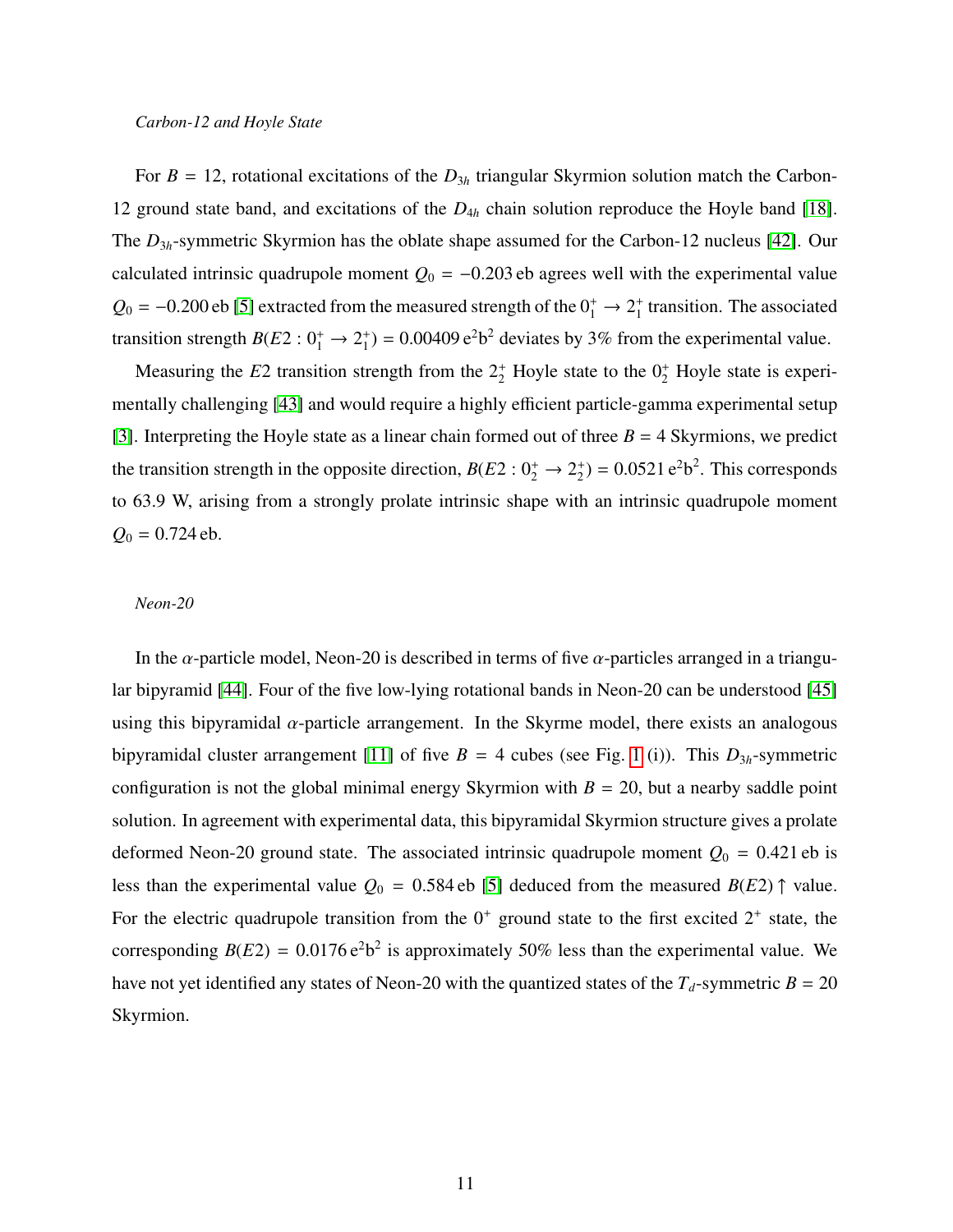TABLE IV: Quadrupole transition strengths  $B(E2)$ <sup> $\uparrow$ </sup> for nuclei of baryon numbers  $B = 8$ , 12, 16, 20, 24, 32. "Sky" and "LM" refer to Skyrme units and the Lau-Manton calibration (5), respectively. "—" denotes zero transition strength. Unless otherwise stated, the experimental *B*(*E*2)↑ values are taken from Ref. [\[5\]](#page-20-2). Note that we state three different estimated transition strengths for the Beryllium-8 nucleus. These are obtained by  $({}^I)$  Hartree-Fock+BCS calculations with the Skyrme SIII force [\[5\]](#page-20-2),  $({}^{II})$  a variational Monte Carlo (VMC) calculation [\[37\]](#page-21-7) and  $(^{III})$  a Green's function Monte Carlo (GFMC) method [\[38\]](#page-21-8).  $(^{IV})$  For the short-lived Beryllium-12 isotope we obtain the estimated experimental *B*(*E*2)↑ value by multiplying by 5 the *B*(*E*2)↓ value measured in Ref. [\[39\]](#page-21-15).

| B  | $\boldsymbol{G}$       | Nucleus                      |      | $B(E2)^{\text{Sky}}$ $B(E2)^{\text{LM}}$ [e <sup>2</sup> b <sup>2</sup> ] $B(E2)^{\text{Exp}}$ [e <sup>2</sup> b <sup>2</sup> ] |                       | Dev. $[\%]$ |
|----|------------------------|------------------------------|------|---------------------------------------------------------------------------------------------------------------------------------|-----------------------|-------------|
| 8  | $D_{4h}$ (twist)       | ${}^{8}_{4}Be_4$             | 29.1 | $0.00366$ (7.7 W)                                                                                                               | $0.003$ <sup>I</sup>  | 22%         |
|    |                        |                              |      |                                                                                                                                 | $0.0100$ II           | 63.3%       |
|    |                        |                              |      |                                                                                                                                 | $0.00740$ III         | 50.5%       |
| 8  | $D_{4h}$ (no twist)    |                              | 44.6 | $0.00563$ (11.8 W)                                                                                                              |                       |             |
| 12 | $D_{4h}$               | Hoyle                        | 411  | 0.0521(63.9 W)                                                                                                                  |                       |             |
|    | $D_{3h}$               | $^{12}C_6$                   | 32.5 | $0.00409$ (5.0 W)                                                                                                               | 0.00397(4.9 W)        | 3.02%       |
|    | $D_{3h}$               | $^{12}_{4}Be_8$              | 14.2 | 0.00181(2.2 W)                                                                                                                  | $0.0040~(4.9~W)^{IV}$ | 54.7%       |
| 16 | $D_{2d}$ (bent square) | $^{16}_{8}O_8$               | 133  | $0.0168$ (14.1 W)                                                                                                               |                       |             |
|    | $D_{4h}$ (flat square) |                              | 179  | $0.0227$ (18.9 W)                                                                                                               |                       |             |
| 20 | $D_{3h}$               | $^{20}_{10}Ne_{10}$          | 139  | $0.0176$ (10.9 W)                                                                                                               | 0.0340(21 W)          | 48.1%       |
| 24 | $D_{3h}$               | $^{24}_{12}Mg_{12}$          | 68.1 | $0.00864$ (4.2 W)                                                                                                               | 0.0432(21 W)          | 80.0%       |
| 32 | $O_h$                  | $^{32}_{16}$ S <sub>16</sub> |      |                                                                                                                                 | 0.0300(9.8 W)         |             |

#### *Magnesium-24*

For  $B = 24$ , we consider three very different Skyrmion solutions: a non-planar  $D_{3d}$ -symmetric ring formed of six  $B = 4$  Skyrmion cubes with each neighbouring pair being rotated through 90° around the line joining the cubes (see baryon density isosurface in Fig. [1](#page-3-0) (k) and Ref. [\[12\]](#page-20-9)), a triaxial configuration constructed by gluing together two linear  $B = 12$  $B = 12$  $B = 12$  Skyrmions (see Fig. 1 (j)), and two triangular  $B = 12$  $B = 12$  $B = 12$  Skyrmions bound together into a  $B = 24$  solution (see Fig. 1 (1)). The ring was previously believed to be the Skyrmion of minimal energy, but at least one of the other, newly found solutions appears to have lower energy.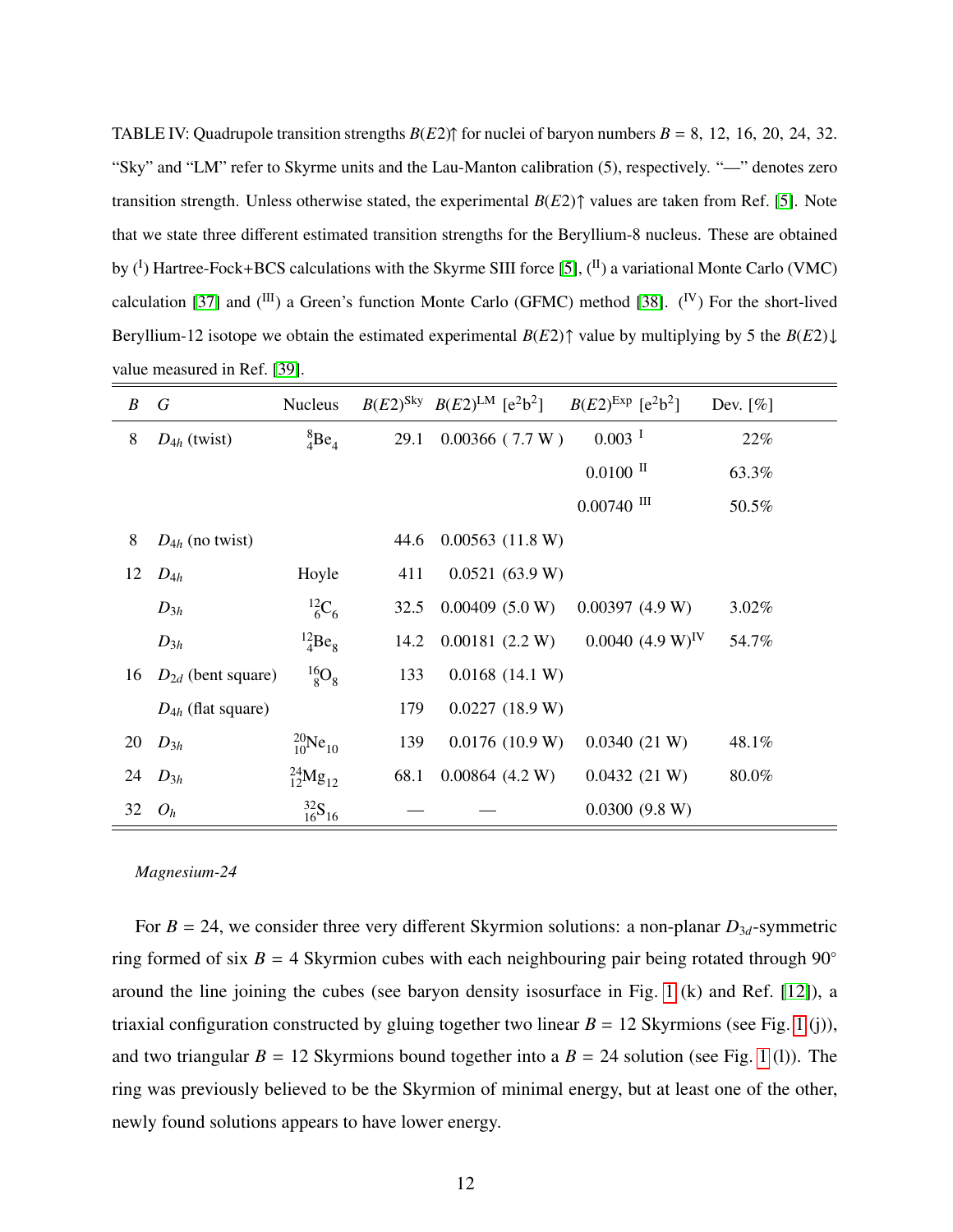Among these Skyrmions, we find that Magnesium-24 is probably best described by the *D*3*<sup>h</sup>*symmetric solution made of two triangular  $B = 12$  Skyrmions. The quadrupole moment is found to be  $Q_0 = 0.294$  eb which is still significantly less than the experimental value  $Q_0 = 0.659$  eb. The corresponding quadrupole transition strength  $B(E2) = 0.00864 e^2 b^2$  is much lower than the experimental value  $B(E2) = 0.0432 e^2 b^2$ . The quadrupole moment of the Skyrmion ring solution has the wrong sign (compare Table [III\)](#page-8-0) and does not reproduce the prolate ground state of Magnesium-24. The new  $B = 24$  solution in Fig. [1](#page-3-0) (j) is triaxial and is badly approximated as an axially symmetric solution. Hence our analysis cannot be applied to this Skyrmion solution. However, this might give a better quadrupole moment and *B*(*E*2) value.

#### *Sulphur-32*

Calculating nuclear properties of Sulphur-32 has proven to be difficult in the past [\[46\]](#page-21-16) and earlier work using Hartree-Fock calculations on the rotational spectra in Sulphur-32 yielded contradictory, model-dependent results. The experimental excitation energies of the  $0^+$ ,  $2^+$  and  $4^+$ states of Sulphur-32 agree very well with the vibrational excitations of a spherically shaped nucleus [\[47\]](#page-21-17). However, experimentally Sulphur-32 possesses a relatively large positive quadrupole moment [\[5,](#page-20-2) [48\]](#page-21-18) which suggests a significant prolate nuclear deformation. This can be understood within the nuclear coexistence model [\[49\]](#page-21-19) for Sulphur-32, in which spherical and prolate rotational bands coexist.

In the Skyrme model, Sulphur-32 is modelled by the cubically symmetric  $B = 32$  Skyrmion (see baryon density isosurface in Fig. [1](#page-3-0) (m) and Ref. [\[11\]](#page-20-8)) and hence its intrinsic quadrupole moment vanishes. However, this Skyrmion is still of interest because it is a candidate to model the vibrational excitations of Sulphur-32. As the Skyrmion spins, the Skyrmion deforms [\[27,](#page-20-21) [50](#page-21-20)[–52\]](#page-21-21) and a non-zero quadrupole moment will be induced. A calculation of *E*2 transitions for non-rigidly spinning Skyrmion solutions requires different techniques and is beyond the scope of this paper.

#### ROTATIONAL STATES AND TRANSITIONS IN OXYGEN-16

Oxygen-16 has previously been investigated within the alpha cluster model [\[53\]](#page-21-22) and by performing lattice effective field theory calculations [\[41\]](#page-21-10). The results suggest that there exist two rotational bands, one based on a tetrahedral arrangement of alpha clusters, and another on a square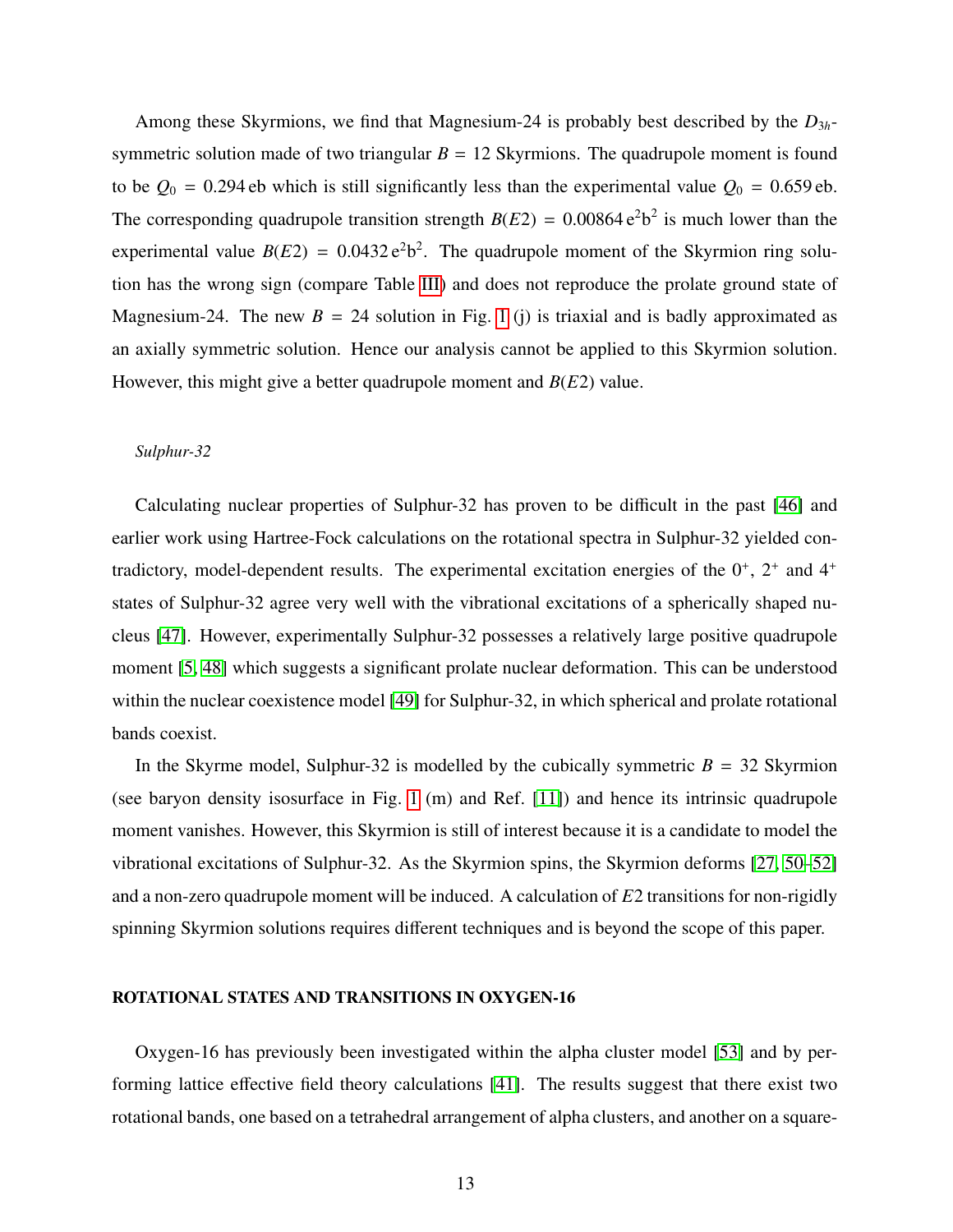like arrangement. This section discusses whether such an interpretation is possible in the Skyrme model.

Here, we follow a similar analysis to the previous description for the rotational bands of Carbon-12 and its Hoyle state [\[18\]](#page-20-12). For Oxygen-16, the ground state is  $0^+$  and the first  $3^-$  state is lower in energy than the first  $2^+$  state. This is the signature of the rotational spectrum of a tetrahedral object. In the Skyrme model, several  $B = 16$  solutions are known. They are constructed from four  $B = 4$  cubic Skyrmions arranged in a bent square  $(D_{2d})$ , flat square  $(D_{4h})$  and tetrahedral  $(T_d)$  configuration, respectively (see Fig. [1](#page-3-0) (e)(f)(g)). Hence, we interpret the ground state band in terms of the tetrahedral Skyrmion. The quantized  $T<sub>d</sub>$ -symmetric Skyrmion models the ground state of Oxygen-16 and its  $3<sup>-</sup>$  and  $4<sup>+</sup>$  rotational excitations.

The bent and flat square Skyrmions have similar energy and can be seen as energy degenerate within the limits of our numerical accuracy. Note that we cannot confirm the result of the article [\[11\]](#page-20-8) that the flat square is of noticeable higher energy than the bent square.

<span id="page-14-0"></span>For the  $B = 16$   $D_{4h}$ -symmetric, flat square Skyrmion, the Finkelstein–Rubinstein (F-R) constraints on a wavefunction  $\psi$  with zero isospin are

$$
e^{i\frac{\pi}{2}\hat{L}_3}|\psi\rangle = |\psi\rangle \quad \text{and} \quad e^{i\pi\hat{L}_1}|\psi\rangle = |\psi\rangle , \qquad (15)
$$

where  $\hat{L}_i$  is the spin operator projected on the body-fixed *i*th axis. *k* is the eigenvalue of  $\hat{L}_3$ . There is a  $k = 0$  rotational band, but the first constraint excludes states with  $k = 2$ . For  $J = 2$ , the only state allowed by the  $D_{4h}$  symmetry is  $|2, 0\rangle$ . The parity operator of this Skyrmion quantized with zero isospin is the identity operator. Hence, all the states have positive parity. This misses important states in the Oxygen-16 spectrum, so we turn to the bent square.

For the  $B = 16 D_{2d}$ -symmetric, bent square Skyrmion, the F-R constraints are

$$
e^{i\pi \hat{L}_3} |\psi\rangle = |\psi\rangle
$$
 and  $e^{i\pi \hat{L}_1} |\psi\rangle = |\psi\rangle$ , (16)

and the parity operator is

$$
\hat{P} = e^{i\frac{\pi}{2}\hat{L}_3} \,. \tag{17}
$$

<span id="page-14-1"></span>In this case, there is a rotational band with  $k = 0$  and a band with  $k = 2$ , and there are two  $J = 2$ states,  $|2, 0\rangle$  and  $\frac{1}{\sqrt{2}}(|2, 2\rangle + |2, -2\rangle)$ , with  $k = 0$  and  $k = 2$  respectively. The states in the  $k = 0$ band have positive parity while the states in the  $k = 2$  band have negative parity. These bands can be identified with  $0^+, 2^+, 4^+$  and  $2^-, 3^-, 4^-$  states in the experimentally measured spectrum. Hence,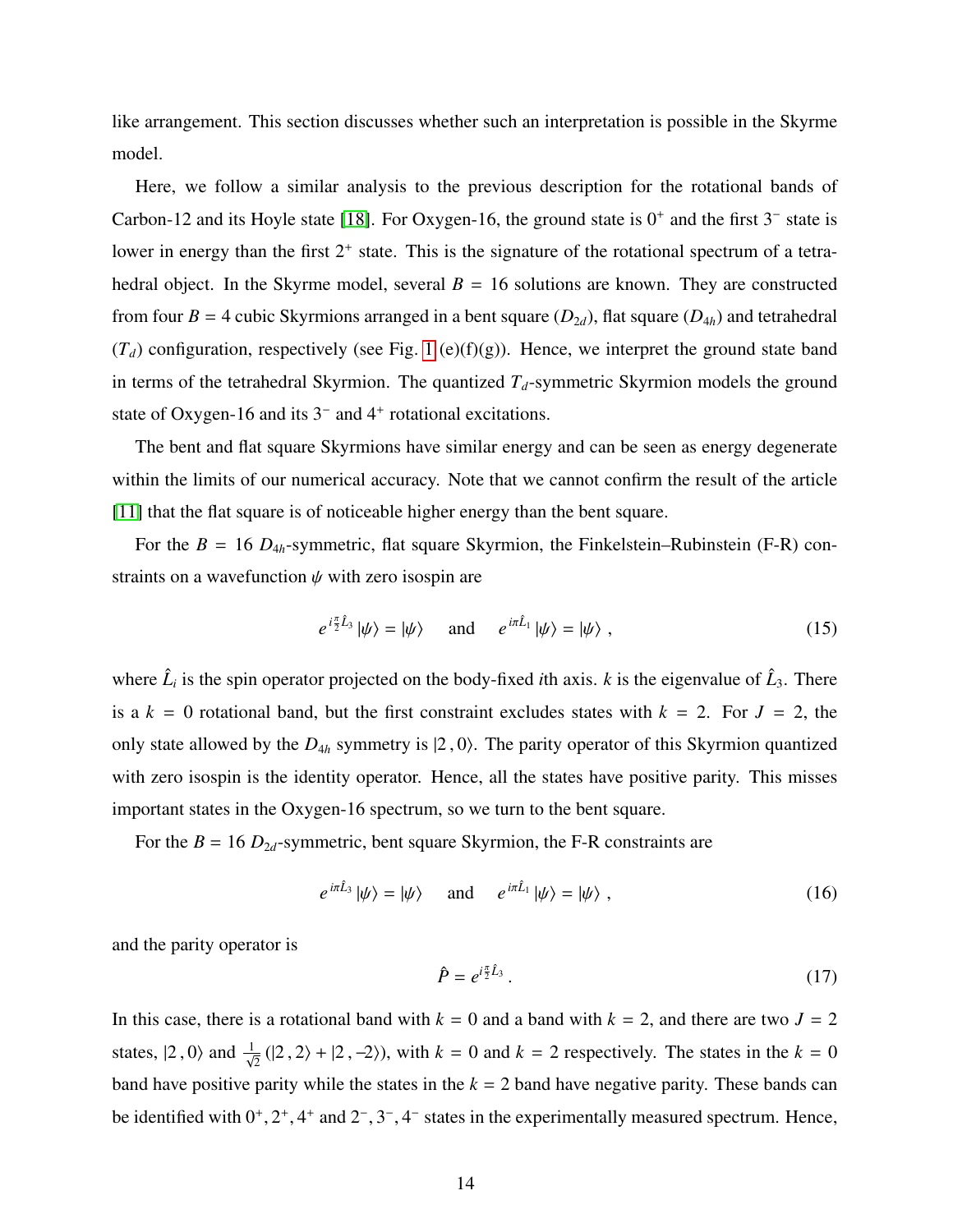the quantized  $B = 16$  bent square is preferable for modelling the second excited spin-0 state  $0<sub>2</sub><sup>+</sup>$  of Oxygen-16 and its rotational excitations.



FIG. 2: Experimental states of Oxygen-16. The symbol triangle denotes the states of the ground state band, and circle and square denote the  $k = 0, 2$  states of the "bent square" bands. The  $0^+_1, 3^-, 4^+$  states in the ground state band have energies 0.0, 6.13 and 10.36 MeV. For the "bent square" band, the  $0^+_2$ ,  $2^+, 4^+$  states with  $k = 0$  have energies 6.05, 9.84 and 16.84 MeV and the  $2^-, 3^-, 4^-$  states with  $k = 2$  have energies 8.87, 11.60 and 14.30 MeV. The symbol cross represents the  $2^+_1$  state which has been interpreted as a rotational excitation of the  $0^+_2$  state by Epelbaum *et. al.* [\[41\]](#page-21-10). See the text for more details.

To test further this identification we can use similar techniques as applied in Ref. [\[18\]](#page-20-12) to the rotational excitations of Carbon-12 and its Hoyle state. All  $B = 16$  Skyrmion solutions have inertia tensors of symmetric-top type with  $V_{11} = V_{22}$  and  $V_{33}$  the same or distinct. For the tetrahedral solution we find  $V_{11} = V_{22} = 9100$  and  $V_{33} = 9128$ , where the difference must be a numerical artifact. For the bent square,  $V_{11} = V_{22} = 9123$  and  $V_{33} = 14602$ .

The energy eigenvalues of the quantum Hamiltonian for purely rotational motion of a symmetric top are given by

$$
E(J,k) = C \left\{ \frac{1}{2V_{11}} J(J+1) + \left( \frac{1}{2V_{33}} - \frac{1}{2V_{11}} \right) k^2 \right\},
$$
\n(18)

where *J* denotes the total spin quantum number, *k* is the eigenvalue of  $\hat{L}_3$ , and *C* is a dimensional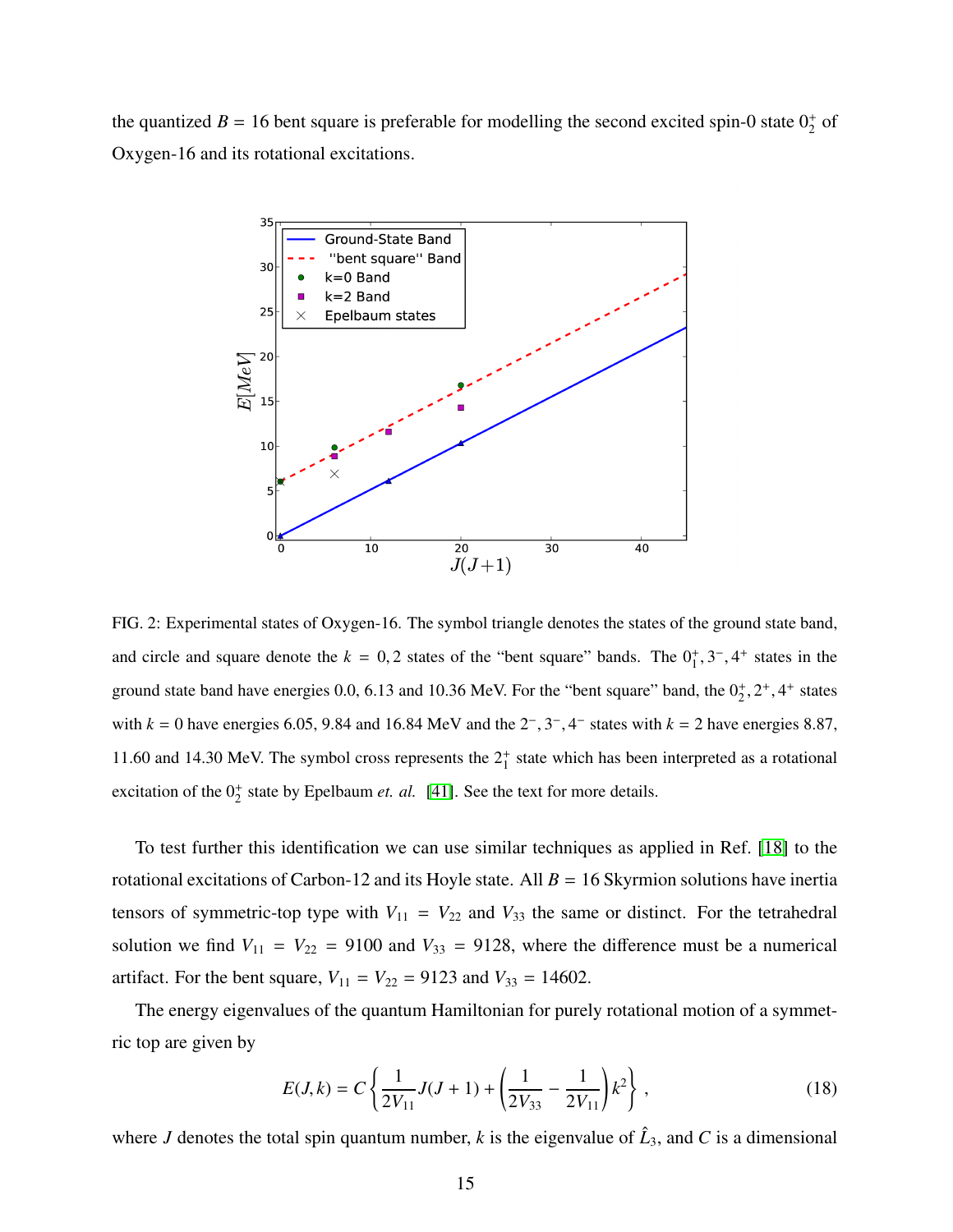conversion factor from Skyrme to physical units [\[18\]](#page-20-12). Here, *C* is a purely phenomenological parameter as has previously been used in the discussion of Carbon-12 and its rotational states in Ref. [\[18\]](#page-20-12). In Fig. [2,](#page-14-0) we plot against  $J(J + 1)$  the energies of experimentally observed Oxygen-16 states up to spin 4 in the ground-state band and in the rotational bands formed by the rotational excitations of the  $0<sub>2</sub><sup>+</sup>$  state and the 2<sup>-</sup> state. Taking *C* as our fitting parameter, we fit Eq. [\(18\)](#page-14-1) to the 0<sup>+</sup>, 3<sup>-</sup>, 4<sup>+</sup> states of the ground-state band, whose energies are 0.0, 6.13 and 10.36 MeV. The linear fit gives  $C = 9418$  MeV, and therefore a best fit slope of 0.517 MeV, using the  $V_{11}$  value 9100 for the tetrahedral Skyrmion.

We find that the experimental slope of the  $k = 0$  band based on the  $0<sub>2</sub><sup>+</sup>$  state then agrees very well with the Skyrme model prediction. Eq. [\(18\)](#page-14-1) gives a theoretical slope of 0.516 MeV, where we used the bent square's moment of inertia  $V_{11} = 9123$  and  $C = 9418$  MeV as derived above. The experimental slope is estimated from the best linear fit to the  $0^+_2$ ,  $2^+, 4^+$  states with energies 6.05, 9.84 and 16.84 MeV to be 0.545 MeV. The Skyrme model prediction for the ratio of the slopes is just the ratio of the  $V_{11}$  values for the  $D_{2d}$ - and  $T_d$ -symmetric Skyrmions, which is 9123/9100 = 1.00. Note that the dimensional conversion factor *C* cancels. For comparison, the experimental ratio of the slopes is 1.05.

We also include in Fig. [2](#page-14-0) the experimental  $2^-, 3^-, 4^-$  states of energies 8.87, 11.60 and 14.30 MeV which we interpret as the  $k = 2$  band formed by the rotational excitations of the bent square. The  $k = 2$  band lies below the  $k = 0$  band, agreeing with the oblateness of the bent square Skyrmion. For an oblate configuration,  $V_{11} < V_{33}$ , and according to Eq. [\(18\)](#page-14-1), for a fixed spin *J*, the energy of a state with non-zero  $k$  has lower energy than a  $k = 0$  state. The predicted energy difference between states with the same spin *J* is 0.77 MeV between the  $k = 0$  and  $k = 2$  bands. This agrees marginally with the experimentally measured differences of 0.97 MeV for the spin-2 states and 2.54 MeV for the spin-4 states.

We calculate the  $E2$  transition strength from the  $0<sub>2</sub><sup>+</sup>$  state of energy 6.05 MeV to the  $2<sup>+</sup>$  state of energy 9.84 MeV by taking the bent square Skyrmion as the underlying structure. We obtain  $B(E2: 0^+_2 \rightarrow 2^+) = 0.0168 \text{ e}^2 \text{b}^2$ . The associated intrinsic, oblate quadrupole moment is  $Q_0 =$ −0.412 eb. For this transition, we are unable to find experimental *E*2 values in the literature. For completeness, we also include in Tables [III](#page-8-0) and [IV](#page-11-0) the quadrupole moment and *B*(*E*2) values when modelling the  $0^+_2$  state and its spin-2 excitation  $2^+$  by the flat square Skyrmion.

Epelbaum et al. [\[41\]](#page-21-10) have considered the transition between the  $0^+_2$  state and the lowest spin-2 state  $2^+_1$  of energy 6.91 MeV. These states are represented in Fig. [2](#page-14-0) by the cross symbols. They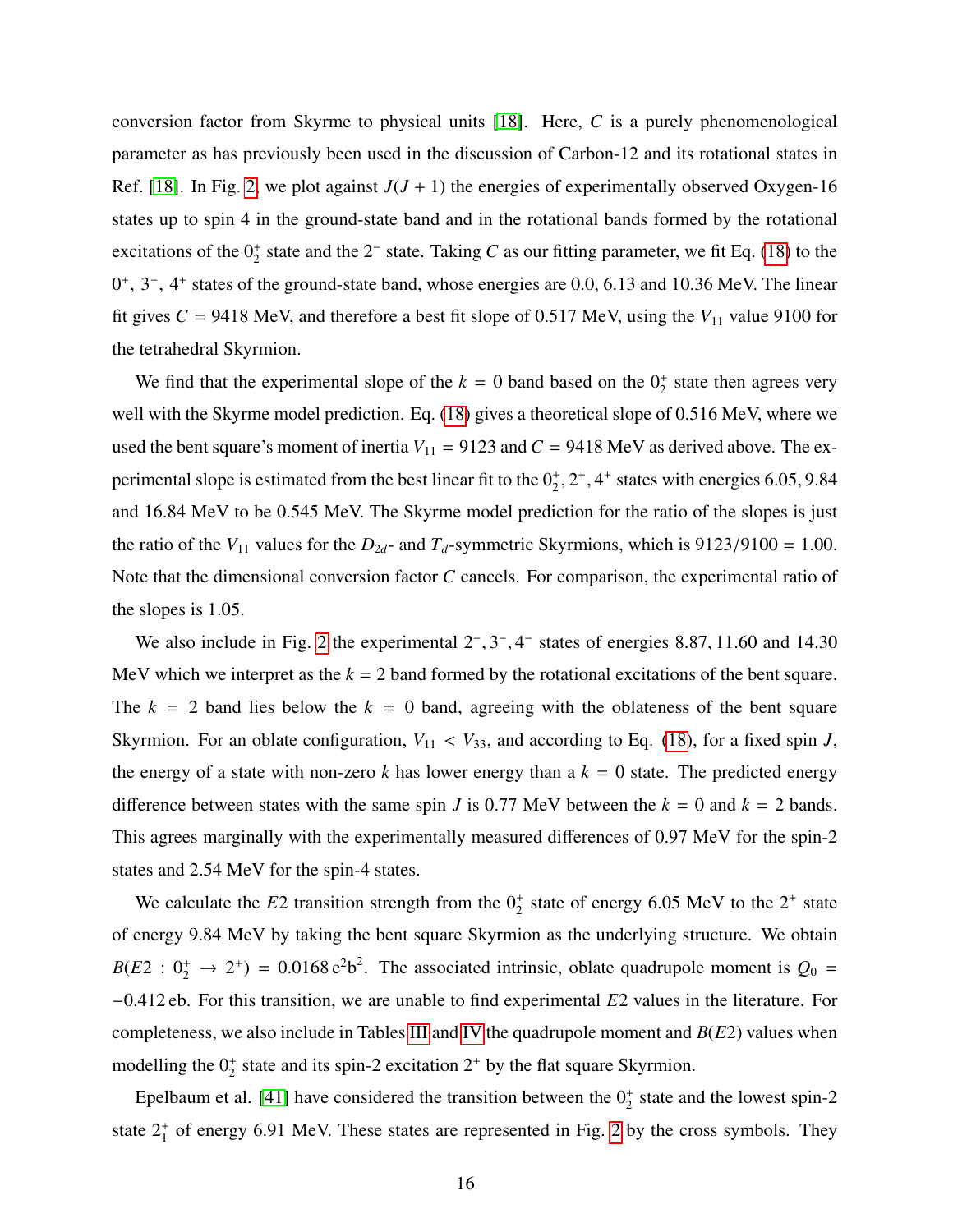interpret the  $2^+_1$  state as a rotational excitation of a square configuration of alpha clusters. However, it is badly described as a rotational excitation of the bent or flat square  $B = 16$  Skyrmion. The  $B(E2 : 2_1^+ \rightarrow 0_2^+$ 2 ) transition strength predicted in Ref. [\[41\]](#page-21-10) is based on nuclear lattice effective field theory simulations. The up transition strength is  $B(E2 : 0^+_2 \rightarrow 2^+_1)$  $_1^{\text{+}}$ ) = 0.0110 e<sup>2</sup>b<sup>2</sup>. The corresponding empirical value is found to be  $B(E2: 0_2^+ \rightarrow 2_1^+$  $_1^{\text{+}}$ ) = 0.0325 e<sup>2</sup>b<sup>2</sup> [\[41,](#page-21-10) [54\]](#page-21-23).

#### NONZERO ISOSPIN

In the previous sections, we restricted the discussion to *E*2 transitions in the absence of isospin. In this section, we show how quadrupole transition strengths can be calculated within the Skyrme model in the presence of nonzero nuclear isospin.

#### *Beryllium-12*

Beryllium-12 is a nucleus in an  $I = 2$  isospin multiplet, as it has four protons and eight neutrons. Nuclei of mass number 12, with isospin 0, 1, and 2 are especially well described within the Skyrme model as quantum states of the  $D_{3h}$ -symmetric  $B = 12$  Skyrmion [\[16\]](#page-20-25) (see baryon density isosurface displayed in Fig. [1](#page-3-0) (d)). In particular, the low-lying energy levels of Beryllium-12, with various spins, appear as states with  $I = 2$  and  $I_3 = -2$ .

The quantum states  $|\psi_{J^{\pi}, I, |L_3|, |K_3|}\rangle$  of the *B* = 12 Skyrmion allowed by the Finkelstein-Rubinstein constraints [\[13,](#page-20-10) [14\]](#page-20-26) are listed in Table 6 of Ref. [\[16\]](#page-20-25). *J* and *I* are the total spin and isospin labels, and  $|L_3|$  and  $|K_3|$  are the projections on to "body-fixed" 3-axes. Both for  $J = 0$  and  $J = 2$  there is a unique allowed  $I = 2$  state, with  $K_3 = 0$ . The "space-fixed" isospin  $I_3$  can take any integer value from  $-2$  to 2, and for Beryllium-12 it is  $I_3 = -2$ . Suppressing the spin state, we denote the isospin state of Beryllium-12 as  $|2, 0; -2\rangle$ .

Beryllium-12 exhibits a large quadrupole strength in the transition between the  $0^+$  ground state and the first  $2^+$  state at 2.1 MeV [\[39\]](#page-21-15). In Ref. [39], a  $B(E2 : 2^+ \rightarrow 0^+)$  value of 0.0008  $e^2b^2$  has been determined through the lifetime measurement of the  $2^+$  state. Using Eq. [\(13\)](#page-7-2) this results in a  $B(E2:0^+ \rightarrow 2^+)$  value of 0.0040 e<sup>2</sup>b<sup>2</sup>.

<span id="page-17-0"></span>Here, we consider *E*2 transitions between these spin states in the Skyrme model, using the Skyrmion's isospin state  $|2, 0; -2\rangle$ . The new aspect is to take account of the contribution of the isospin to the electric charge density, and hence to the quadrupole moments.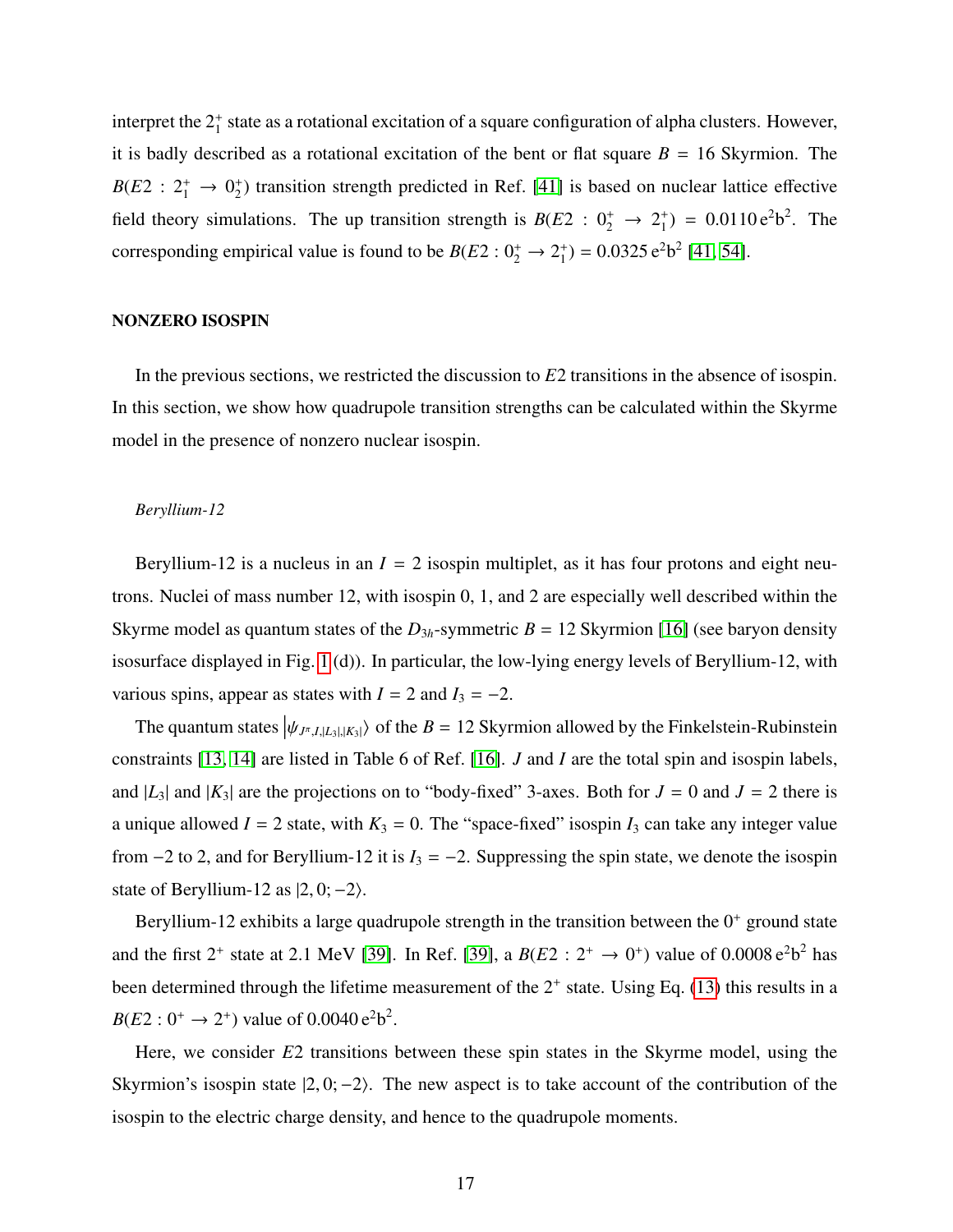It would be best to do a proper quantum calculation of the expectation value of the quadrupole moments, but we have not been able to do this. Instead we treat the isospin state using a classical approximation. This is analogous to the approach to nucleons adopted in [\[28,](#page-20-22) [31\]](#page-21-1). There a nucleon is treated as a classically spinning  $B = 1$  Skyrmion, which gives it both spin and isospin. To achieve the desired "space-fixed" isospin projection, the  $B = 12$  Skyrmion's red/green/blue colours spin in isospace while the black/white colours do not. (This produces a rotation among the  $\pi_1$  and  $\pi_2$  fields, while the  $\pi_3$  field, associated with the black/white axis, remains constant.) The role of the isospin state  $|2, 0; -2\rangle$  is to inform us of the most likely colouring of the Skyrmion, before the colours spin. If the projection in this state was  $K_3 = \pm 2$  then the standard orientation and colouring of the Skyrmion would be the correct one, but as the projection is  $K_3 = 0$  we must reorientate the colourings first.

We reorientate the classical  $B = 12$  Skyrmion colouring by the angles that maximize the wavefunction  $|2, 0; -2\rangle$ . The associated Wigner  $D$  function for this state takes the form  $\mathcal{D}^2_{0,-2}(\alpha,\beta,\gamma) =$  $e^{-2i\gamma}$  sin<sup>2</sup> $\beta$ , where  $\alpha, \beta, \gamma$  are the isorotational Euler angles. The factor  $e^{-2i\gamma}$  is the quantum representation of the colours spinning with  $I_3 = -2$ .  $e^{-2i\gamma} \sin^2 \beta$  has its maximum magnitude at  $\beta = \pi/2$ and  $\gamma = 0$  (or any other value of  $\gamma$ ). Hence, we perform an isospin rotation of our initial classical solution with  $\beta = \pi/2$  and  $\gamma = 0$ . This rotates the black/white points of the Skyrmion to be on the faces or edges of the  $B = 4$  cube constituents, rather than at the vertices.

In detail, under an isospin rotation with  $\beta = \pi/2$  and  $\gamma = 0$  (and  $\alpha$  undetermined) the pion field  $\pi = (\pi_1, \pi_2, \pi_3)$  transforms to

$$
\pi'_1 = -\sin\alpha \pi_2 + \cos\alpha \pi_3, \quad \pi'_2 = \cos\alpha \pi_2 + \sin\alpha \pi_3, \quad \pi'_3 = -\pi_1,
$$
 (19)

and hence the new moment of inertia that we need is  $U'_{33} = U_{11}$ . The colours spin about the new 3-axis in isospace, but dynamically this is equivalent to spinning about the old 1-axis. For the  $D_{3h}$ -symmetric  $B = 12$  Skyrmion we find  $U'_{33} = U_{11} = 442$ , see Table [I.](#page-5-0) To classically model a Beryllium-12 nucleus whose projected isospin has magnitude  $-2$  we require *U*<sub>33</sub>ω =  $-2<sup>π</sup>$ . (Physical isospin, like spin, is a half-integer or integer multiple of  $\hbar$ .)

Hence, the isorotational angular velocity  $\omega$  is given by

$$
\omega = -\frac{2\hbar}{U'_{33}} = -0.14\,,\tag{20}
$$

where  $h = 30.2$ . For the Beryllium-12 nucleus, the classical isospin density is

$$
\mathcal{I}_3(\mathbf{x}) = \frac{\omega}{\hbar} \mathcal{U}'_{33}(\mathbf{x}) \,. \tag{21}
$$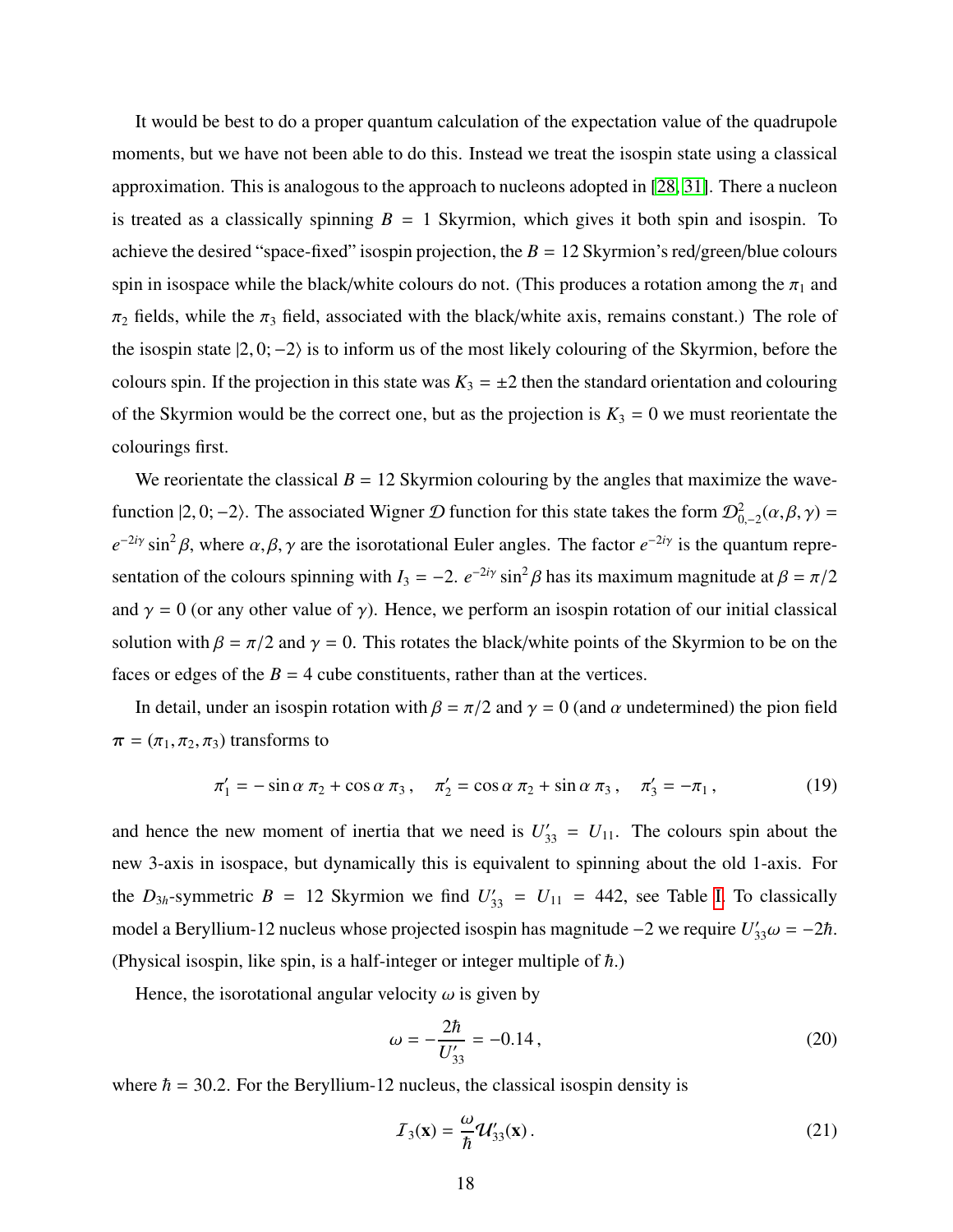This isospin contribution to the electric charge density [\(7\)](#page-5-1) has to be taken into account when calculating quadrupole moments [\(9\)](#page-6-1). Note that Eq. [\(21\)](#page-17-0) is correctly normalized as its integral gives  $I_3 = -2$  and decreases the total electric charge  $\frac{1}{2}B + I_3$  of the  $B = 12$  Skyrmion from 6 to 4.

We compute numerically the electric quadrupole moments  $Q_{11}^{\text{Sky}} = 5.65$ ,  $Q_{22}^{\text{Sky}} = 6.32$  and  $Q_{33}^{\text{Sky}} = -11.9$  for the reorientated *B* = 12 Skyrmion. Thus, expressed in physical units using the calibration [\(5\)](#page-4-0) the intrinsic quadrupole is  $Q_0 = -0.135$  eb. The corresponding *B*(*E*2 : 0  $\rightarrow$  2) value is 0.00181  $e^2b^2$  which differs by approximately 50% from the experimental value.

#### **CONCLUSIONS**

We have calculated for the first time within the Skyrme model electromagnetic transition strengths between the  $0^+$  ground state and the first-excited  $2^+$  state for a range of light nuclei:  ${}^{8}_{4}Be_4$ ,  ${}^{12}_{6}C_6$  and its Hoyle state,  ${}^{12}_{4}Be_8$ ,  ${}^{20}_{10}Ne_{10}$  and  ${}^{24}_{12}Mg_{12}$ . We find that the calculated *E*2 transition strengths have the correct order of magnitude and the computed intrinsic quadrupole moments match the experimentally observed effective nuclear shapes. For the Hoyle state we predict a large  $B(E2)$   $\uparrow$  value of 0.0521 e<sup>2</sup>b<sup>2</sup>. Measurements of the electromagnetic transition strengths between the states of the Hoyle band are technically difficult and have yet to be performed [\[3,](#page-20-0) [43\]](#page-21-12).

<span id="page-19-0"></span>For Oxygen-16, we can obtain a quantitative understanding of the ground state band and the rotational band formed by the second excited spin-0 state  $0<sub>2</sub><sup>+</sup>$  and its rotational excitations. Similarly to the ground state band of Carbon-12 and the rotational band of the Hoyle state [\[18\]](#page-20-12), we interpret the Oxygen-16 rotational bands as rotational excitations of two Skyrmions with very different shapes, one tetrahedral and the other a bent square. The quantized tetrahedral Skyrmion models the  $0^+_1$  ground state and its  $3^-$  and  $4^+$  excitations. The quantized bent square Skyrme configuration is identified with the  $0^+_2$  state and its rotational excitations. We find that the  $0^+_2$ ,  $2^+, 4^+$ states of energies 6.05, 9.84 and 16.84 MeV are very well modelled as  $k = 0$  states of the bent square band. The almost equal values of the spin moment of inertia  $V_{11}$  for the tetrahedron and bent square are a success of the Skyrme model. The Skyrme model predicts that the ratio of the slopes of the  $k = 0$  bent square band and the ground state band is the ratio of these  $V_{11}$  values, and is very close to 1. The ratio of the experimental slopes agrees with this. The  $k = 2$  band of the bent square matches experimental  $2^-, 3^-, 4^-$  states. Furthermore, we used Eq. [\(18\)](#page-14-1) to predict the energy difference between  $k = 0$  and  $k = 2$  states of the same spin (but opposite parity). The predicted energy difference has the right sign and marginally agrees with experiment.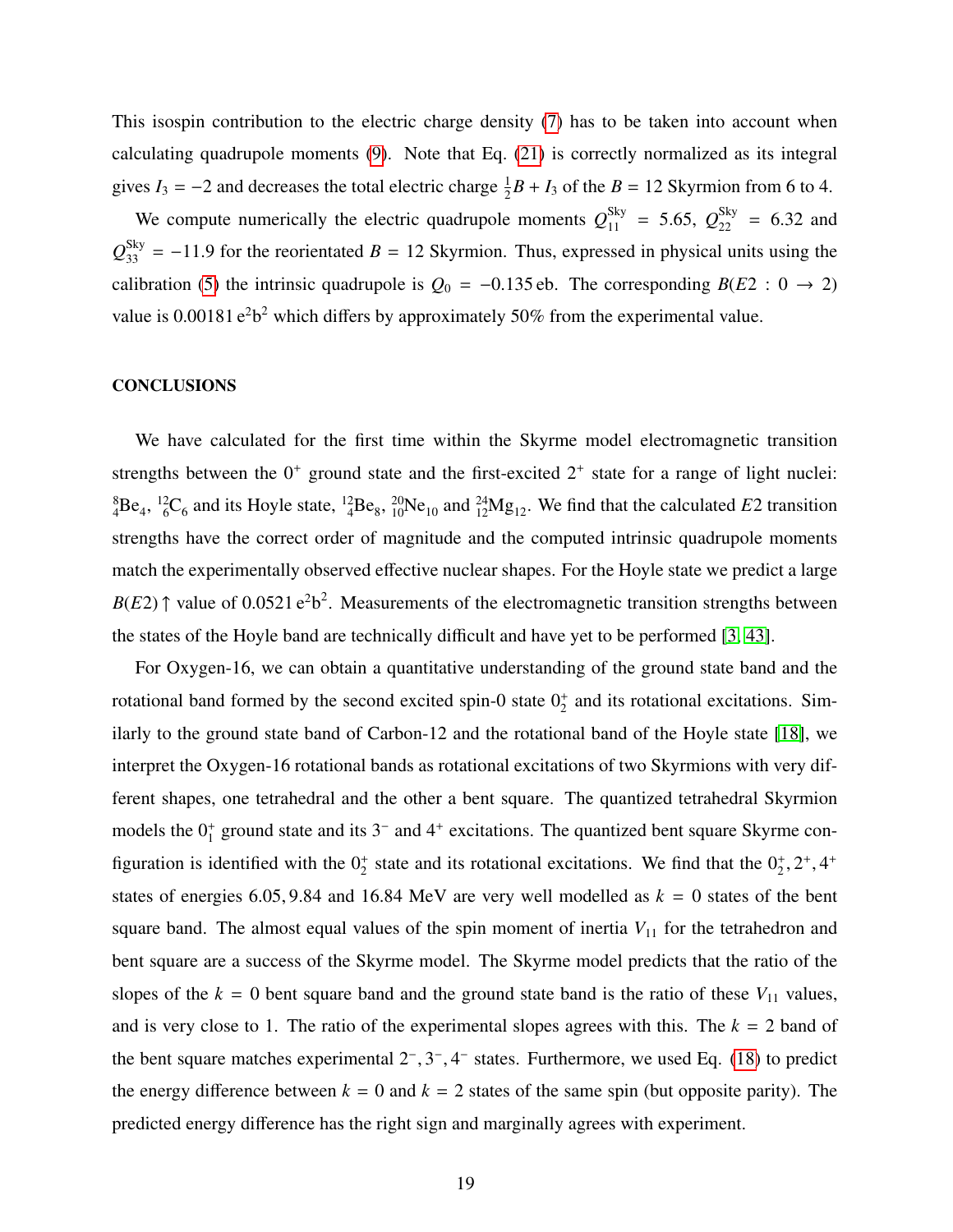<span id="page-20-24"></span><span id="page-20-0"></span>There remain some challenges for the Skyrme model. For baryon number 20, the triangular bipyramidal arrangement of five  $B = 4$  cubes which we used to describe  $E2$  transitions in Neon-20 is not a minimal energy Skyrmion but a saddle point. For  $B = 32$ , the minimal energy Skyrmion is cubically symmetric and hence cannot explain the large prolate quadrupole moment of Sulphur-32. However, Skyrmions deform under rotations and hence a non-zero quadrupole moment may be induced.

<span id="page-20-8"></span><span id="page-20-7"></span><span id="page-20-6"></span><span id="page-20-5"></span><span id="page-20-4"></span><span id="page-20-3"></span><span id="page-20-2"></span><span id="page-20-1"></span>The approach used in this paper is limited to Skyrmions with axially symmetric inertia tensors, and with quadrupole moments satisfying  $Q_{11} = Q_{22}$ . The calculation of  $B(E2)$  strengths for transitions between rotational levels in triaxial nuclei [\[55,](#page-21-24) [56\]](#page-21-25) using the Skyrme model requires a different approach. Further lines of investigation to consider are higher-order electric multipole transitions and magnetic dipole transitions within the Skyrme model. In particular, the  $0^+$  to  $3^$ transition strength in the Oxygen-16 ground state band should be calculated. Finally, we neglected deformations in our calculations; that is, we assumed that the low-lying rotational states are well approximated by the rigid rotor states of the Skyrmions. Recently, *E*2 transitions in deformed nuclei have been studied within an effective theory for axially symmetric systems [\[57\]](#page-21-26), and a similar study of deformed Skyrmions is desirable.

#### <span id="page-20-26"></span><span id="page-20-25"></span><span id="page-20-20"></span><span id="page-20-11"></span><span id="page-20-10"></span><span id="page-20-9"></span>Acknowledgements

<span id="page-20-16"></span><span id="page-20-15"></span><span id="page-20-14"></span><span id="page-20-13"></span><span id="page-20-12"></span>This work was partly undertaken on the COSMOS Shared Memory system at DAMTP, University of Cambridge operated on behalf of the STFC DiRAC HPC Facility. This equipment is funded by BIS National E-infrastructure capital grant ST/J005673/1 and STFC grants ST/J001341/1, ST/H008586/1, ST/K00333X/1. MH has been partially funded by the UK Science and Technology Facilities Council under grant number ST/J000434/1. MH thanks Andrzej Wereszczynski and the Jagiellonian University, Krakow for hospitality. PHCL thanks Ling-Yan Hung and Fudan University in Shanghai for hospitality. PHCL is an international research fellow of the Japan Society for the Promotion of Science.

<span id="page-20-23"></span><span id="page-20-22"></span><span id="page-20-21"></span><span id="page-20-19"></span><span id="page-20-18"></span><span id="page-20-17"></span><sup>[1]</sup> A. Bohr and B. R. Mottelson, *Nuclear Structure, Volume I: Single Particle Motion* (World Scientific, Singapore, 1998).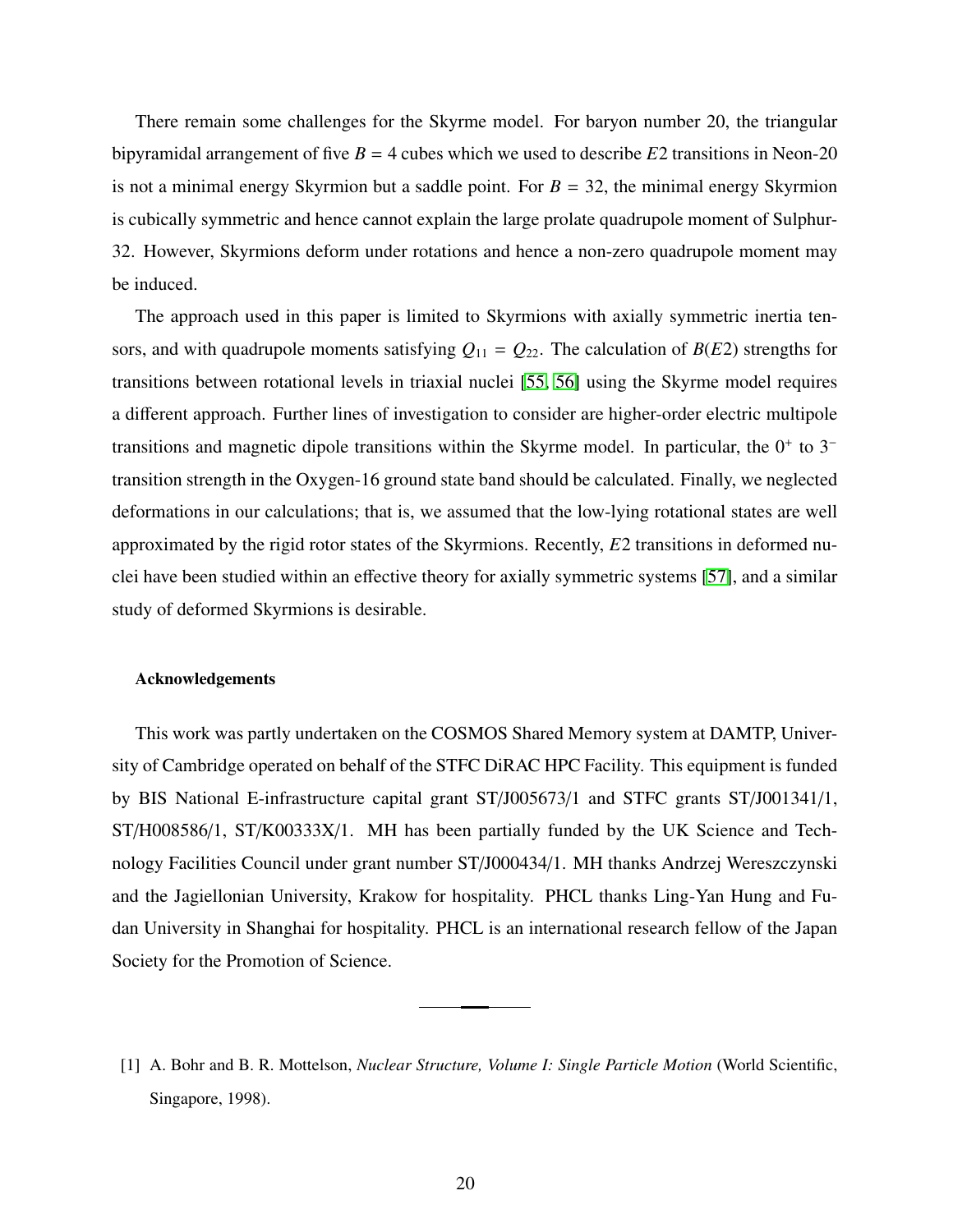- <span id="page-21-1"></span><span id="page-21-0"></span>[2] A. Bohr and B. R. Mottelson, *Nuclear Structure, Volume II: Nuclear Deformations* (World Scientific, Singapore, 1998).
- <span id="page-21-6"></span><span id="page-21-5"></span>[3] D. G. Jenkins, in *Lecture Notes in Physics*, edited by C. Beck (Springer Verlag, Berlin, 2014), vol. 875 of *Lecture Notes in Physics*, p. 25.
- <span id="page-21-2"></span>[4] K. H. Bhatt, C. W. Nestor, and S. Raman, Phys. Rev. **C46**, 164 (1992).
- <span id="page-21-3"></span>[5] S. Raman, C. W. Nestor, and P. Tikkanen, At. Data Nucl. Data Tables 78, 1 (2001).
- <span id="page-21-4"></span>[6] B. Pritychenko, M. Birch, M. Horoi, and B. Singh, Nucl. Data Sheets 120, 111 (2014).
- <span id="page-21-7"></span>[7] T. H. R. Skyrme, Proc. Roy. Soc. Lond. A260, 127 (1961).
- <span id="page-21-8"></span>[8] T. H. R. Skyrme, Nucl. Phys. 31, 556 (1962).
- <span id="page-21-15"></span>[9] J. Blatt and V. Weisskopf, *Theoretical Nuclear Physics* (Wiley, New York, 1952).
- <span id="page-21-9"></span>[10] D. Brink, H. Friedrich, A. Weiguny, and C. Wong, Phys. Lett. B33, 143 (1970).
- <span id="page-21-10"></span>[11] R. A. Battye, N. S. Manton, and P. M. Sutcliffe, Proc. Roy. Soc. Lond. A463, 261 (2007).
- [12] D. T. J. Feist, P. H. C. Lau, and N. S. Manton, Phys. Rev. **D87**, 085034 (2013).
- <span id="page-21-11"></span>[13] S. Krusch, Ann. Phys. **304**, 103 (2003).
- <span id="page-21-12"></span>[14] S. Krusch, Proc. Roy. Soc. Lond. **A462**, 2001 (2006).
- <span id="page-21-13"></span>[15] O. V. Manko, N. S. Manton, and S. Wood, Phys. Rev. C76, 055203 (2007).
- <span id="page-21-14"></span>[16] R. A. Battye, N. S. Manton, P. M. Sutcliffe, and S. W. Wood, Phys. Rev. C80, 034323 (2009).
- <span id="page-21-16"></span>[17] P. H. C. Lau and N. S. Manton, Phys. Rev. **D89**, 125012 (2014).
- <span id="page-21-17"></span>[18] P. H. C. Lau and N. S. Manton, Phys. Rev. Lett. **113**, 232503 (2014).
- <span id="page-21-18"></span>[19] N. S. Manton and P. M. Sutcliffe, *Topological Solitons* (Cambridge Univ. Press, Cambridge, 2004).
- <span id="page-21-19"></span>[20] G. E. Brown and M. Rho (eds.), *The Multifaceted Skyrmion* (World Scientific, Singapore, 2010).
- <span id="page-21-20"></span>[21] T. Gisiger and M. B. Paranjape, Phys. Rept. 306, 109 (1998).
- [22] G. Adkins, C. Nappi, and E. Witten, Nucl. Phys. **B228**, 552 (1983).
- <span id="page-21-21"></span>[23] G. Adkins and C. Nappi, Nucl. Phys. **B233**, 109 (1984).
- <span id="page-21-22"></span>[24] J. R. Shewchuk, *An introduction to the conjugate gradient method without the agonizing pain* (1994), URL [http://www.cs.cmu.edu/˜quake-papers/painless-conjugate-gradient.pdf](http://www.cs.cmu.edu/~quake-papers/painless-conjugate-gradient.pdf).
- <span id="page-21-24"></span><span id="page-21-23"></span>[25] D. T. J. Feist, JHEP 1202, 100 (2012).
- <span id="page-21-25"></span>[26] R. A. Battye and P. M. Sutcliffe, Rev. Math. Phys. **14**, 29 (2002).
- [27] R. A. Battye, M. Haberichter, and S. Krusch, Phys. Rev. **D90**, 125035 (2014).
- <span id="page-21-26"></span>[28] N. S. Manton, Math. Method. Appl. Sci. 35, 1188 (2012).
- [29] I. Tanihata et al., Phys. Rev. Lett. **55**, 2676 (1985).